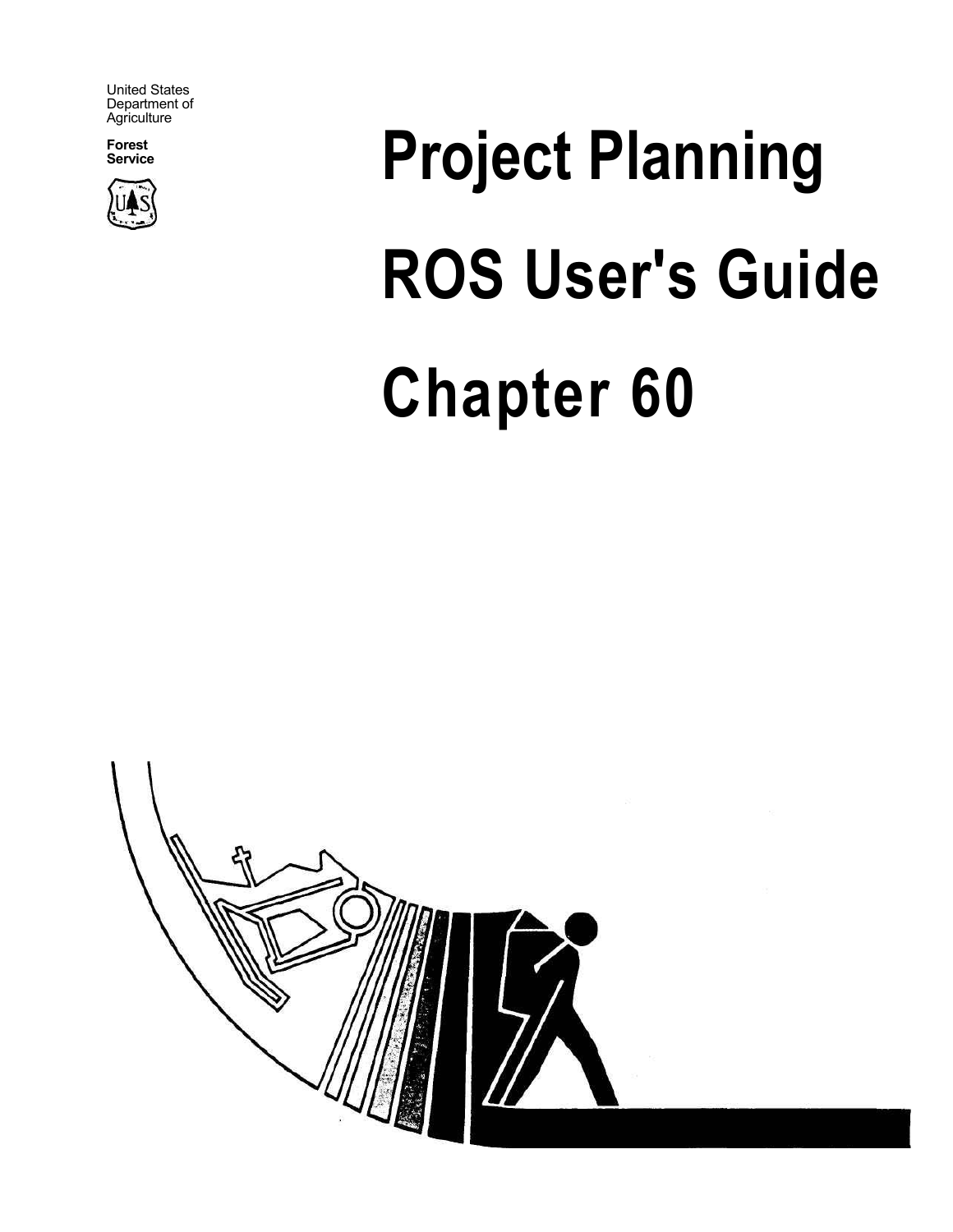# **CHAPTER 60 ROS USERS GUIDE PROJECT PLANNING**

| <b>CHAPTER</b>                                                                                | <b>PAGE</b>                       |
|-----------------------------------------------------------------------------------------------|-----------------------------------|
| 60<br><b>INTRODUCTION</b>                                                                     | 1                                 |
| 61<br>FOREST PLANNING<br>61.1 THE RECREATION RESOURCE AND FOREST PLANNING<br>61.12 WILDERNESS | 1<br>$\mathbf{1}$<br>$\mathbf{1}$ |
|                                                                                               |                                   |
| 62<br>PROJECT IMPLEMENTATION                                                                  | $\mathbf{2}$                      |
| 62.1<br>SETTING THE STAGE FOR IMPLEMENTATION                                                  | $\overline{\mathbf{2}}$           |
| 62.2<br>SIX STEPS FOR INTEGRATED ROS MANAGEMENT                                               | $\overline{\mathbf{4}}$           |
| 62.21 STEP 1 - IDENTIFY OPPORTUNITIES                                                         | $\overline{\mathbf{4}}$           |
| 62.22 STEP 2 - ANALYZE                                                                        | 6                                 |
| 62.23 STEP 3 - SCHEDULE                                                                       | 7                                 |
| 62.24 STEP 4 - DESIGN                                                                         | 8                                 |
| 62.25 STEP 5 - EXECUTE                                                                        | 9                                 |
| 62.26 STEP 6 - MANAGE/MONITOR                                                                 | 10                                |
| 63-0 APPLIED GUIDELINES                                                                       | 12                                |
| 63.1 ROS SETTING INDICATORS                                                                   | 12                                |
| (1) Access<br>$\boldsymbol{H}$                                                                | 13                                |
| (2) Remoteness                                                                                | 13                                |
| (3) Visual Characteristics                                                                    | 13                                |
| (4) Site Modifications                                                                        | 17                                |
| (5) Visitor management                                                                        | 19                                |
| (6) Social encounters                                                                         | 21                                |
| (7) Visitor impacts                                                                           | 21                                |
| 63.2 ANALYSIS TECHNIQUES                                                                      | 24                                |
| $(1)$ Map                                                                                     | 24                                |
| (2) Check Standards and Guidelines.                                                           | 24                                |
| (3) Develop alternative project sets.                                                         | 24                                |
| (4) Evaluate project sets                                                                     | 24                                |
| (5) Check Projects                                                                            | 24                                |
| Sample ROS Evaluation Sheet                                                                   | 25                                |
| (6) Analyze inconsistencies/effects.                                                          | 26                                |
| (7) Select/monitor project sets.                                                              | 27                                |
| (8) Reaffirm Capital Investment List.                                                         | 27                                |
| ILLUSTRATIVE EXAMPLES<br>63.3<br>(RESERVED)                                                   |                                   |
| REGIONAL SUPPLEMENTS (RESERVED)<br>63.4                                                       |                                   |

**64.0 APPENDIX (RESERVED)**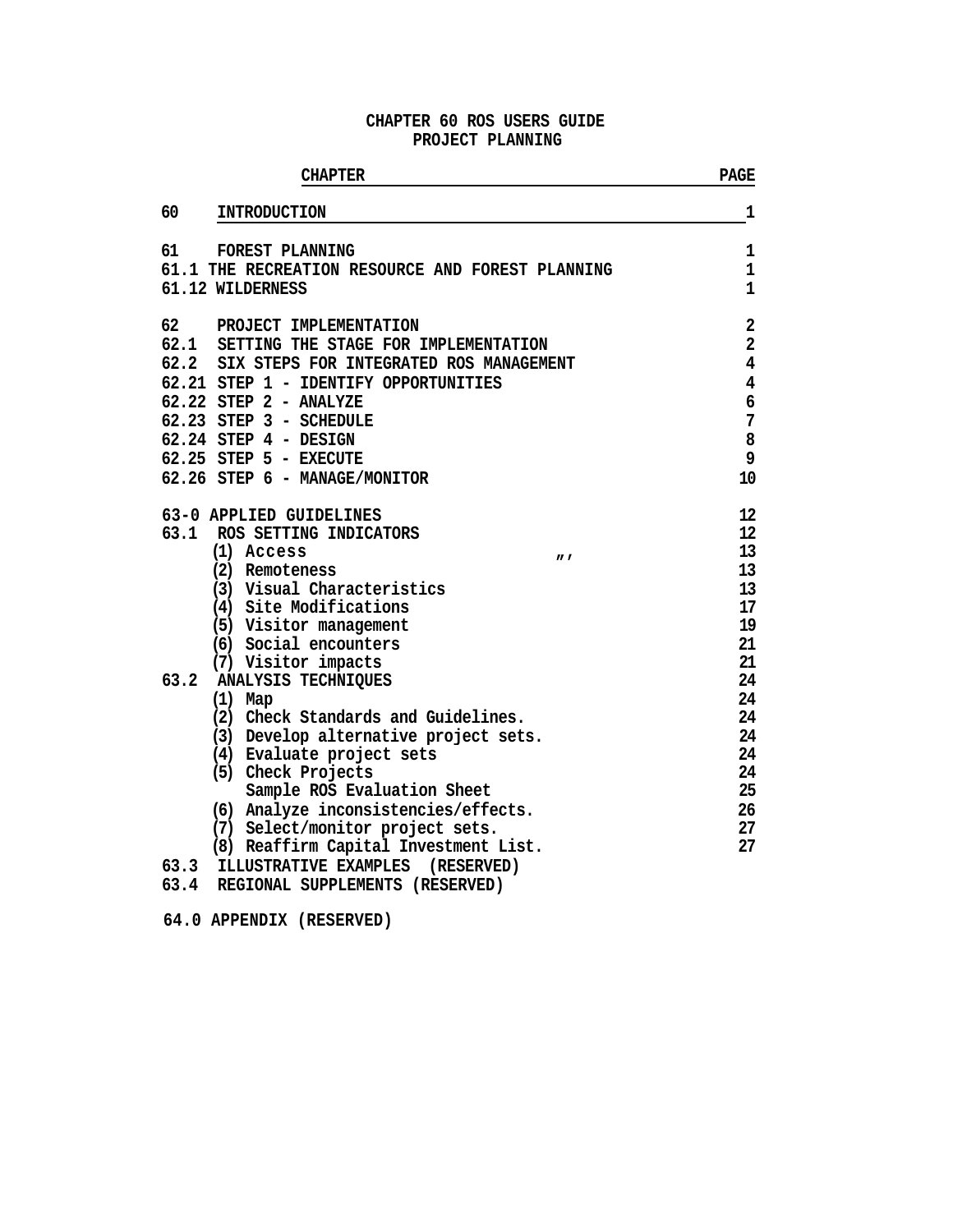**CHAPTER 60 OF THE ROS USERS GUIDE — PROJECT PLANNING** 

#### **60--INTRODUCTION**

**The Recreation Opportunity Spectrum (ROS) is the framework for integrating recreation values into National Forest Plans, project designs, and management decisions. The Forest Land and Resource Management Plan provides direction on the allocation of resources to meet expressed local and national public needs. The purpose of this chapter is to help interdisciplinary teams achieve recreation and visual landscape objectives (within Forest Plans) using an integrated set of resource projects. The chapter provides continuity for incorporating the ROS concept into all phases of Forest Plan Implementation.** 

**Knowledge of the following basic ROS material will assist CH 60 users: FSM 2310 (Amendment 96) CH. 10 Concepts (ROS Users Guide) CH. 20 Supply (ROS Users Guide) THE 1986 ROS BOOK** 

#### **61 FOREST PLANNING**

#### **61.1 - THE RECREATION RESOURCE AND FOREST PLANNING**

**The Forest Plan describes the desired future condition of the Forest, including the spectrum of recreation settings to be provided. Recreation involvement in the planning process begins with an inventory of the existing ROS settings, activities and setting inconsistencies. Inventorying ROS setting inconsistencies helps to identify and solve planning problems. ROS setting criteria are used to guide the development of standards and guidelines, management prescriptions, and the mix of recreation opportunities for the desired future condition of the landscape.** 

#### **61.12 - WILDERNESS**

**Wilderness management is guided by specific legislated direction. Each Forest Plan should provide Wilderness management direction in the form of management area (MA) prescriptions. Details governing Wilderness planning and implementation direction are contained in FSM 2322 and FSH 2309-19.** 

**- 1 -**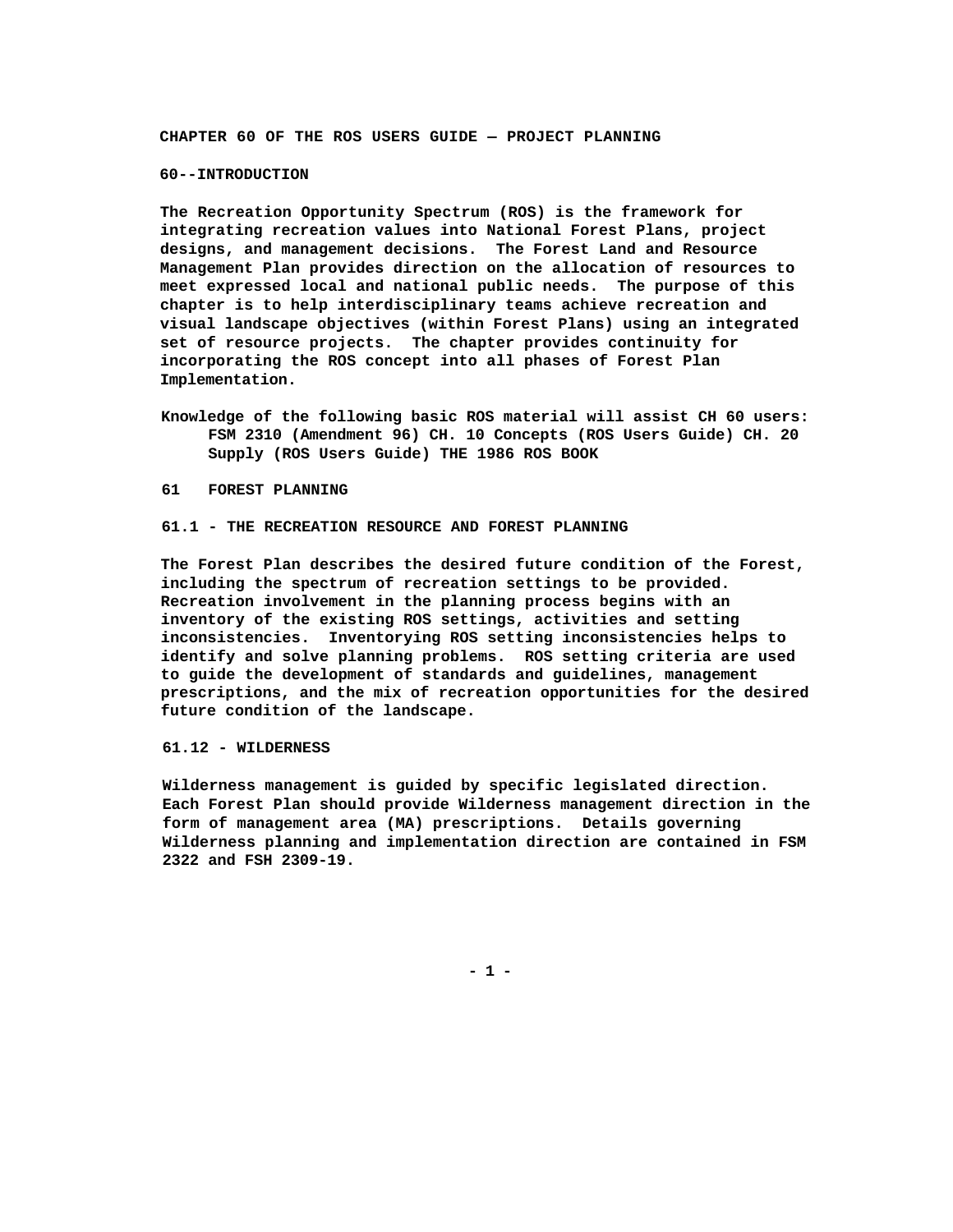#### **62 PROJECT IMPLEMENTATION**

#### **61.2 SETTING THE STAGE FOR IMPLEMENTATION**

**Project implementation begins with analysis of the direction contained in the Forest Plan. Involvement of recreation specialists in all phases of implementation is essential because most activities have the potential for altering ROS setting and experience opportunities. Nearly all settings—including those heavily altered—provide some form of recreation opportunity. The degree of recreation staff involvement in each planning step depends upon the issues, concerns, and opportunities raised for a particular step during the NEPA process. Staff involvement may come through a District ID Team, Forests, or other Recreation Specialists. The guidelines presented in this chapter are intended to aid recreation involvement in NEPA processes.** 

**Forest Plan implementation involves scheduling and designing the desired future mix of ROS opportunities and settings. The standards and guidelines for Forest Plan "management areas' may reduce, expand, or leave unchanged the existing ROS setting. The planned ROS goals and objectives for each management area constitute the primary recreation input for developing integrated resource project designs.** 

**Use these four important Forest Plan implementation tools:** 

**1. Management area prescriptions, describe the desired future condition of the management area (including the desired ROS mix. They also provide standards and guidelines.** 

**2. The schedule of capital investment projects, is a priority listing of major developments needed to achieve the desired conditions specified in the Forest Plan. Through the EA process, the implementation team may combine these projects and investments into logical project sets (i.e., road and/or trail construction, recreation facility development, timber harvest, and wildlife habitat manipulation). A project set should be designed to achieve optimal benefits for all resources within the Plan. Annual fund allocations may vary from Forest Plan needs, requiring revision of the implementation schedule.** 

**3- Monitoring measures the progress and effects of implementing Forest Plan standards and integrated project sets. It helps indicate the extent to which Forest Plan goals, objectives, standards, and guidelines are attained.** 

*k.* **The planning record is documentation of the process and data used in developing the Forest Plan. It contains valuable information including: the initial inventory of ROS settings and inconsistencies and other inventory information on vegetation, soils, wildlife, transportation systems and the content analysis of public involvement. This information may need refinement, but may be useful for baseline inventories and public involvement strategies for the initial development of project sets needed to meet Forest Plan intent.**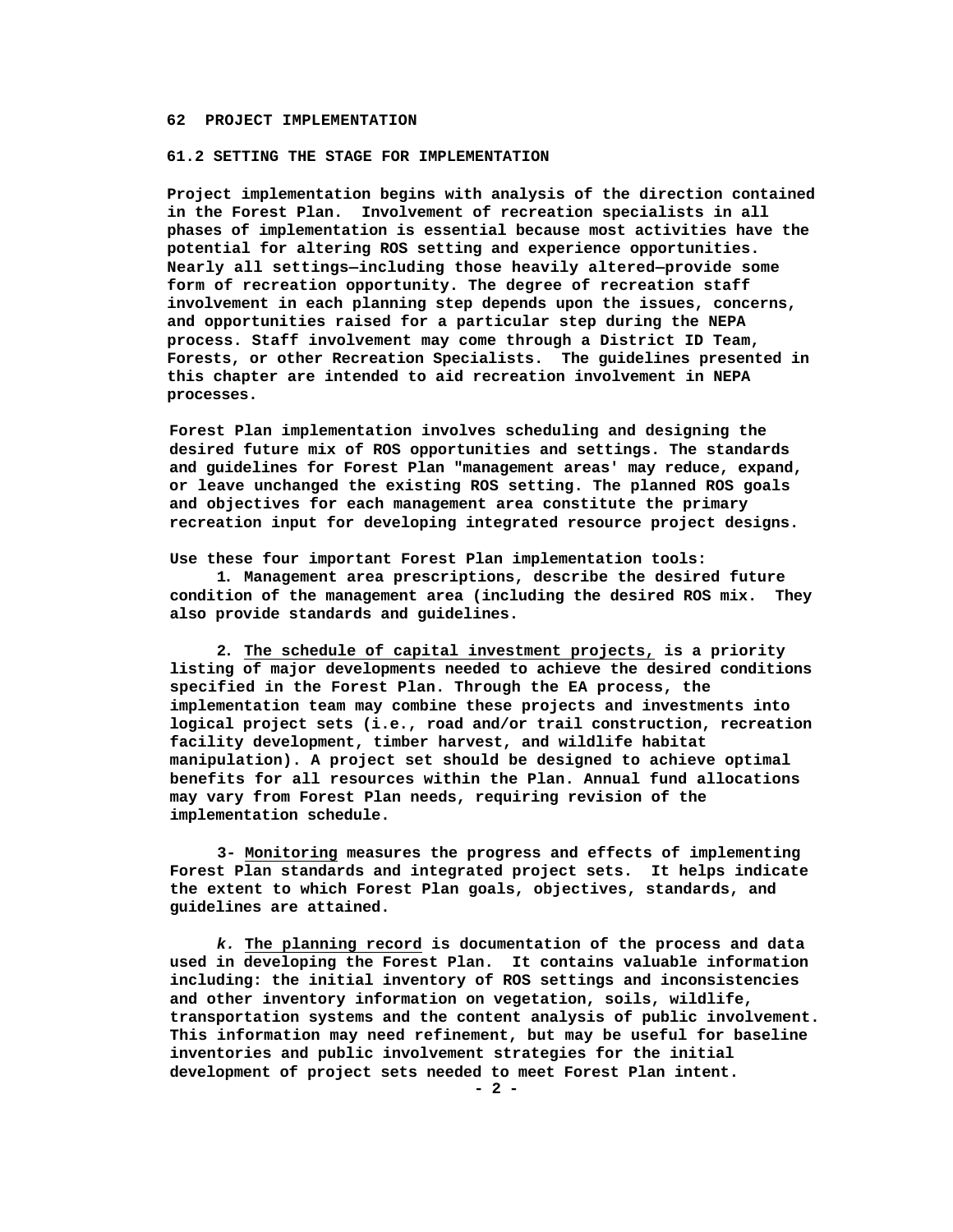**The following is a checklist of possible items for reference in the planning record.** 

#### **PLANNING RECORD CHECK LIST**

**-- Forest Plan Management Prescriptions and** 

**Standards/Guideline** 

- **-- Final Forest Plan EIS.**
- **-- Forest Plan Travel/ORV Maps.**
- **-- Management and Analysis Area Maps.**
- **-- Decade 1 Capital Investment Schedule and Prioritization .**
- **-- ROS Criteria & Physical, Managerial and Social Setting maps.**
- **-- Maps and Support Data for Biological Analysis Areas Used to Determine Desirable Use Levels.**
- **-- ROS Setting Inconsistency Maps**
- **-- VQO Mapping Inventories Including Variety Class and Sensitivity Level Ratings.**
- **--- VAC Visual Absorption Capability Inventory.**
- **--- Forest Plan Public Comments, Content Analysis and Responses.**
- **--- Other ROS Documentation Records**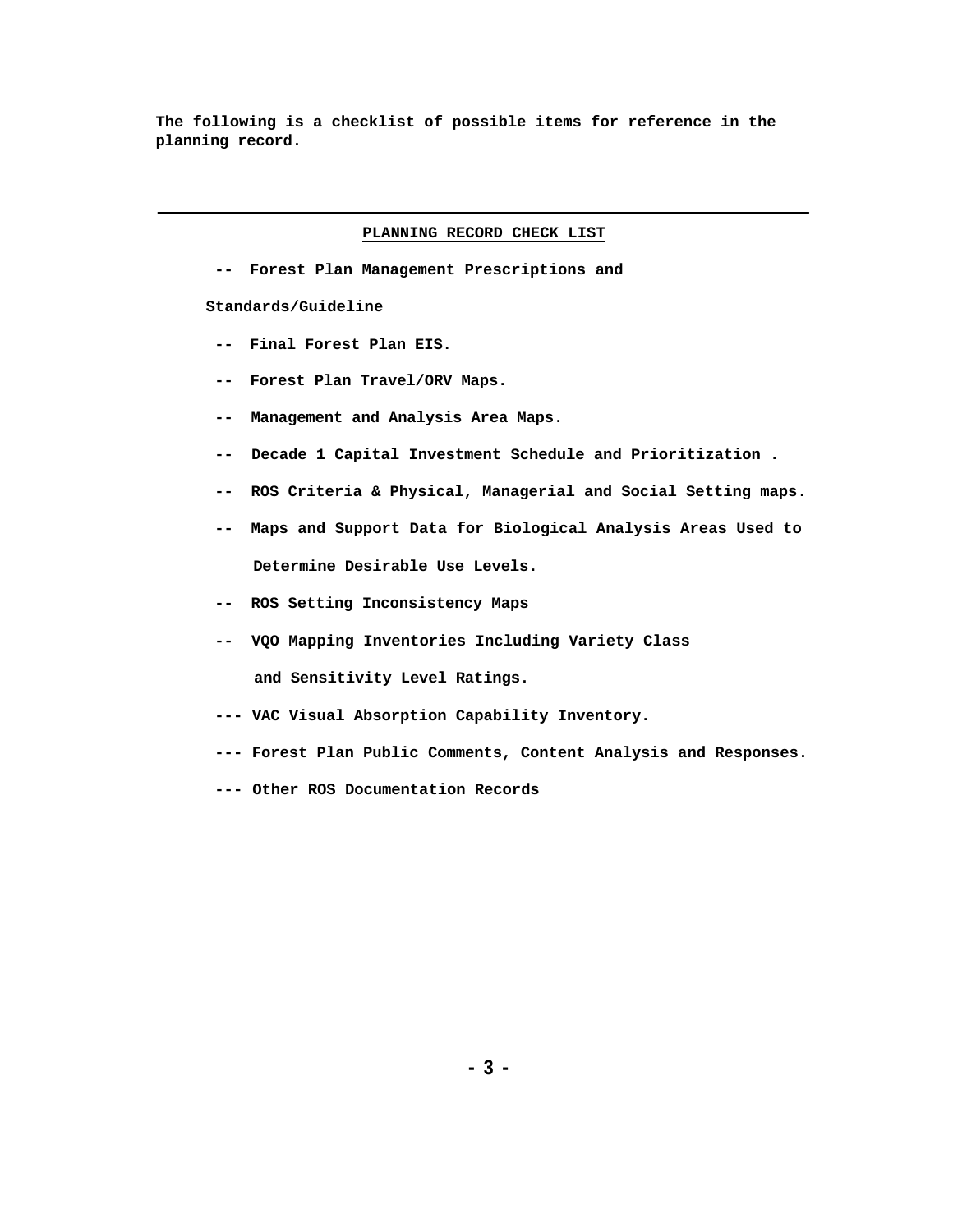#### **62.2- SIX STEPS FOR INTEGRATED ROS MANAGEMENT**

**The Ranger District is the geographic and administrative focus for Forest Plan implementation. The intensity of effort for analyzing and resolving recreation and visual concerns within a Ranger District may range from minor recreational use conflicts needing little management action, to major ROS setting conflicts requiring complex facility development or mitigation. The corresponding analysis effort may vary from casual visual observations and analysis to detailed mapping overlays and simulation models. At any intensity six steps normally guide the implementation process.**

#### **THE SIX IRM STEPS**

**STEP 1-Identify Opportunities - Identify land areas offering the best opportunities to implement the Forest Plan.**

**STEP 2-Analyze - Spatially arrange the desired future condition and identify projects to ensure an integrated approach to forest management.**

**STEP 3-Schedule - Schedule and budget projects that best meet Forest Plan management direction.**

> **STEP 4-Design - Design projects to include integration needs for all resources and values.**

> > **STEP ^"Execute - Complete projects as designed.**

> > > **STEP 6-Monitor - Evaluate implementation to determine if Forest Plan direction is met.**

# **62.21 - STEP 1 - IDENTIFY OPPORTUNITIES**

**Select areas offering the best opportunities to meet planned goals and objectives. Capitalize on opportunities to accomplish recreation and visual resource objectives in all resource activities. Because all areas have at least some recreation value, a Recreation Specialist should serve as a member of the ID team.**

**Where recreation is a critical issue, it is recommended that map overlays be developed to show the extent of a project activities affect upon the desired and existing condition of ROS settings. Where it is not, a simple visual inspection of the Forest Plan and Planning Record, maps of existing ROS Classes, and on-the-ground observations may be sufficient.**

**- 4 -**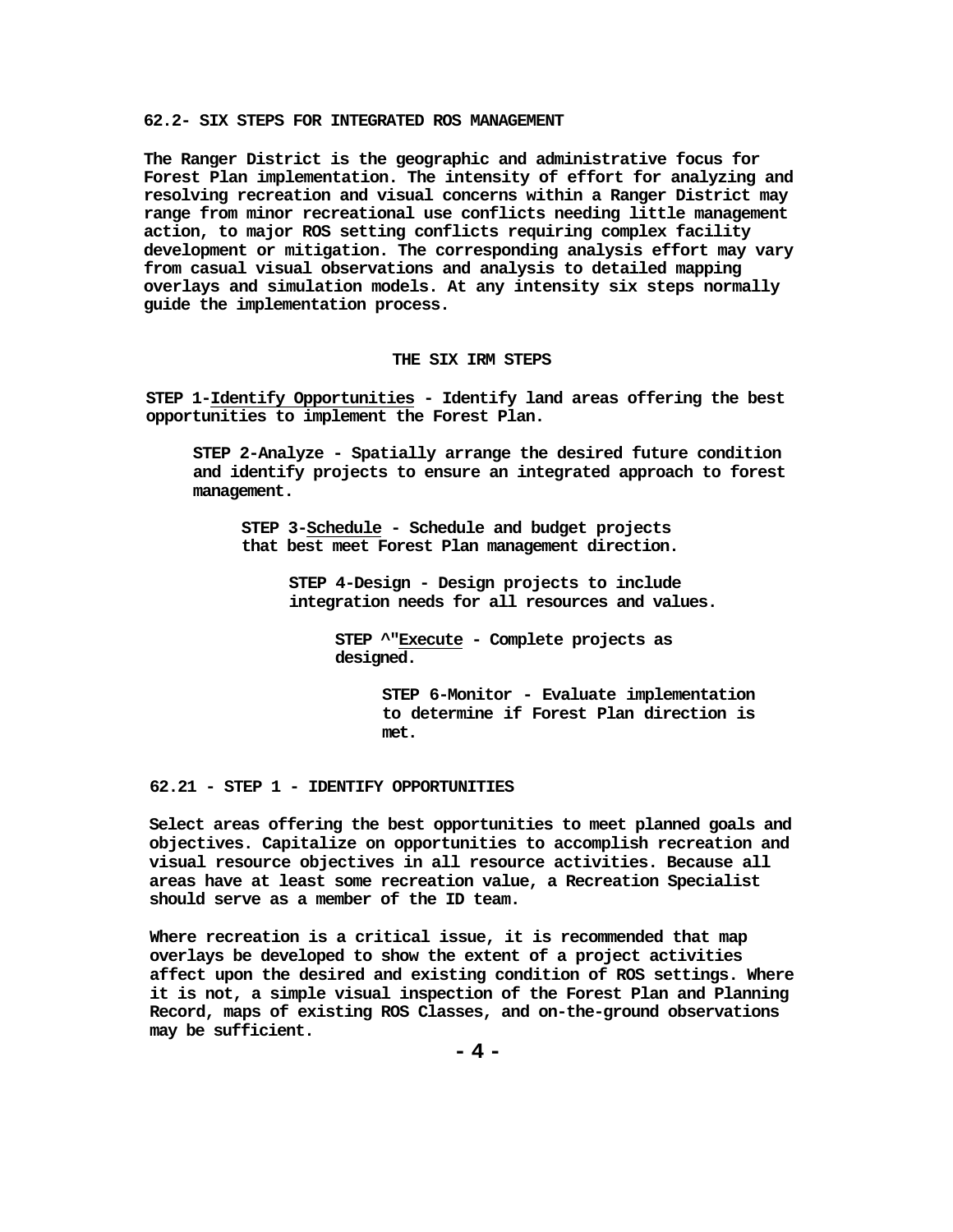# **OPPORTUNITY CHECK LIST**

**Review Plan for recreation goals and objectives.**

**Provide ROS input to mapping of Resource Opportunity Areas.**

**\_\_\_ Identify opportunities to achieve recreation objectives through direct recreation funding (e.g.,new trail construction, trail head development, campground and picnic facilities)**

**--- Capitalize on opportunities where recreation objectives can be attained through other resource activities. For example, timber sale planning and scheduling might provide the following:**

**-X-country ski and snowmobile trails from skid roads. Summer and/or winter parking areas from landings. -Open vistas and increased spring and fall color from stand manipulation. -Increased visual diversity from shaded fuel breaks. -Access to dispersed camp sites, trail heads, and berry fields from logging roads. -ORV routes from skid roads and spurs.**

**-Similar opportunities can be found in wildlife management, fire, minerals, special uses, and others.**

**\_\_\_ Compare existing ROS maps with proposed ROS mix and note differences and inconsistencies.**

**\_\_\_ Compare changes with Forest Plan S&Gs for major inconsistencies and inform Forest Management Team of conflicts with Forest Plan.**

**\_\_\_ Forest Management Team sets priorities for opportunity area analysis and ensures appropriate recreation participation in I.D. team**

**- 5 -**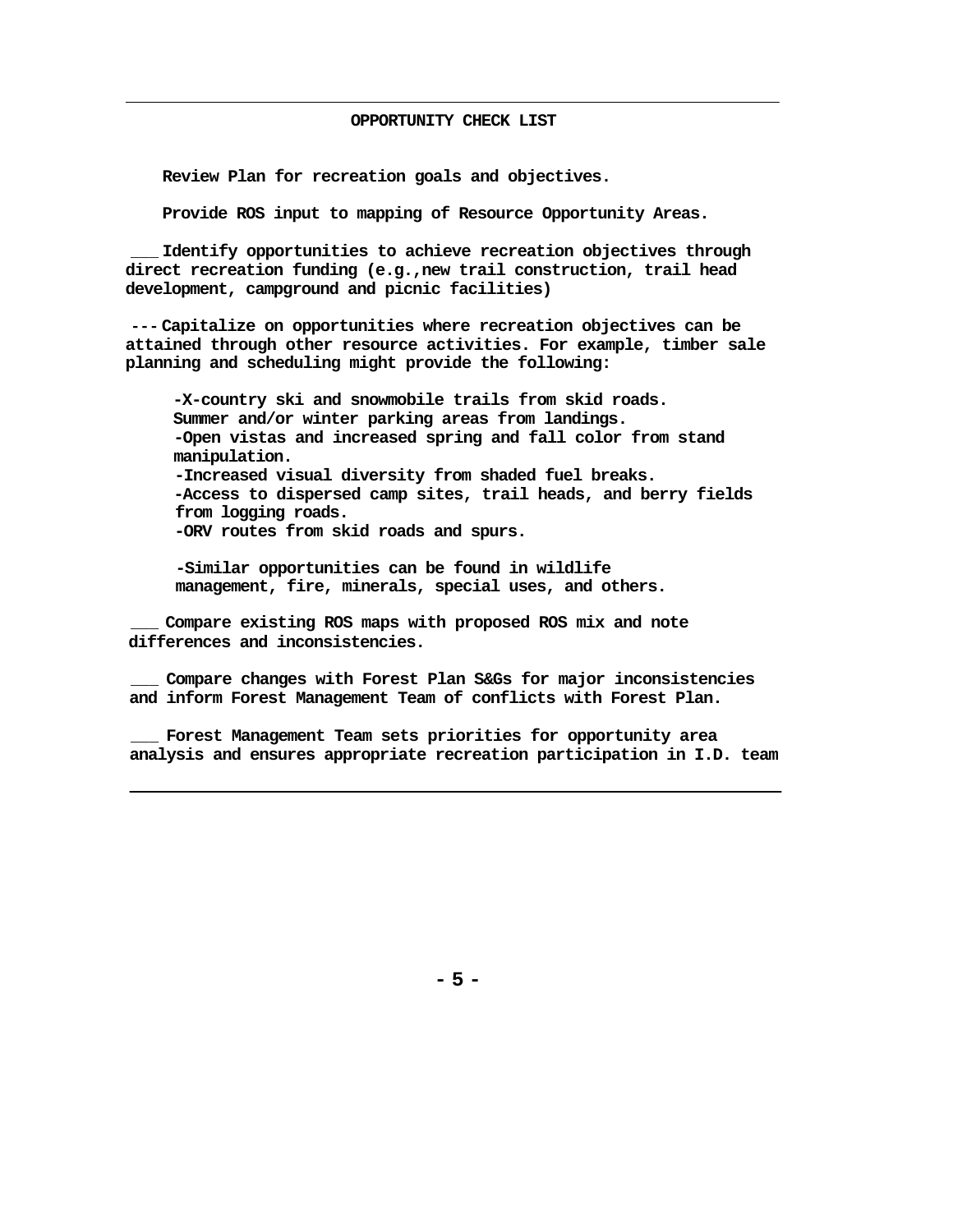**Analyze project proposals using the NEPA process as outlined in FSM 1950 and FSM 19O9-15- Focus analysis on high priority Opportunity Areas. Review the Plan's first decade listing of projects and capital investments, including trails and timber sales. Interpret Forest Plan long-range goals and management prescriptions and develop a feasible list of Project sets that are within Plan prescription parameters.** 

**The Recreation Specialist's role is to identify recreation opportunities, integrate them with other resource activities, analyze recreational effects, identify conflicts and recommend mitigation techniques.** 

**The Recreation Specialist should:** 

**Provide ROS findings, opportunities, new alternatives, inconsistencies, effects, and mitigation data to Team members preparing NEPA documents.** 

**Utilize Forest Plan economic data to evaluate alternative project sets. Include recreation demand projections and average annual costs and benefits.** 

**Provide site specific project monitoring needs for ROS settings.** 

**Provide interpretation of the Limits of Acceptable Change parameters for each ROS setting indicator (63-1)•** 

**Help integrate ROS opportunities, analyze inconsistencies and other effects, interpret S&Gs, and identify and integrate mitigation techniques into proposed project sets.** 

#### **ANALYSIS CHECK LIST**

**Establish the relationship of the project to the immediate and surrounding ROS settings.** 

**Analyze the ability of proposed project sets to maintain or enhance the prescribed recreation opportunity objectives for the area.** 

**Analyze proposed project sets ability to take full advantage of recreation opportunities currently existing or created as a result of the project.** 

**Identify and analyze existing inconsistencies within ROS settings and the ability of the project to resolve them.** 

**Reaffirm Capital Investment schedule.**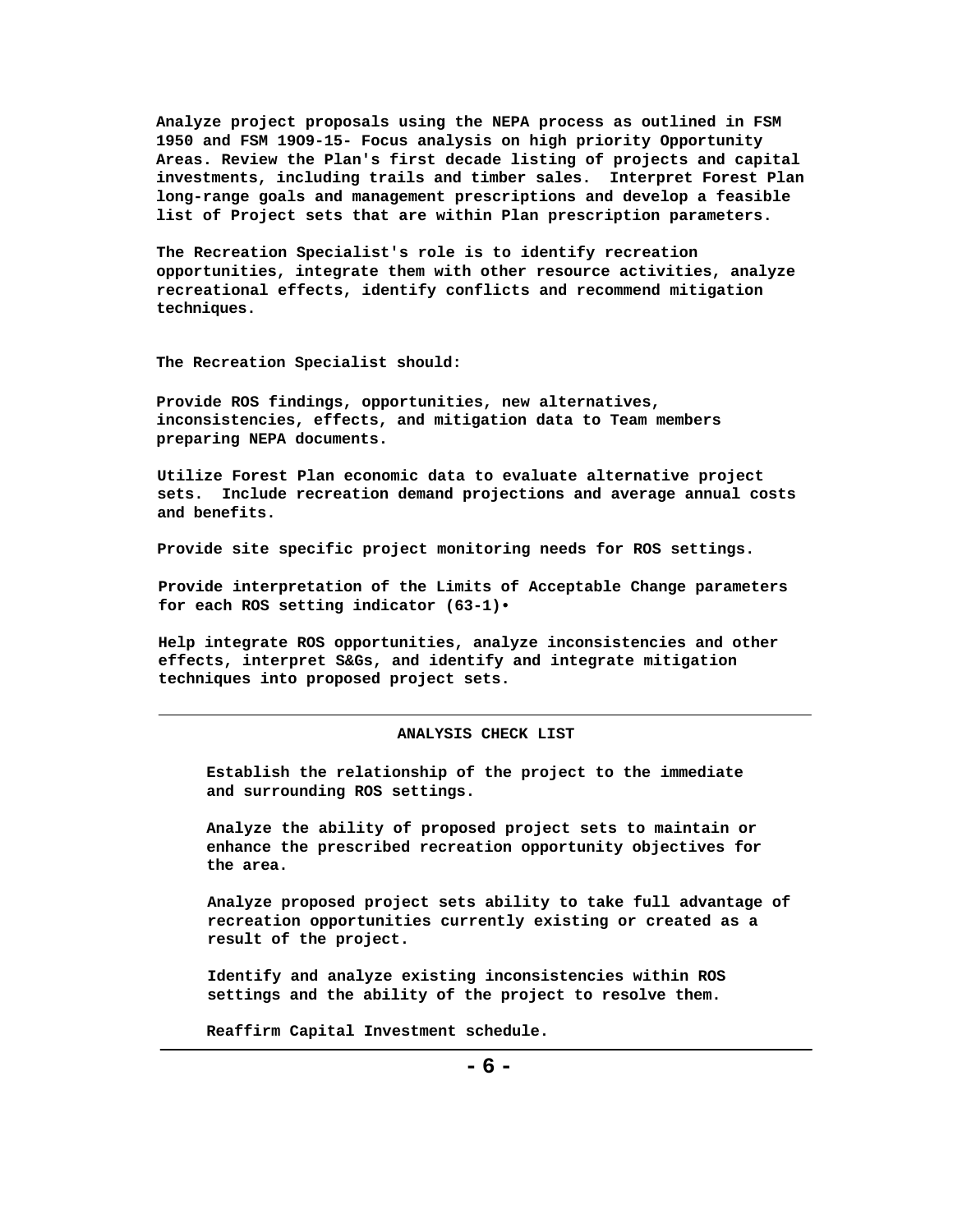**62.23 - STEP 3 - SCHEDULE** 

**Advise the Forest Management Team on priorities for scheduling implementation of project sets. The costs for each approved project set should address recreation support facilities and activities, travel management signing, public information measures (ROG flyers, travel maps, etc.), visual management treatments, or special site work.** 

**The Recreation Specialist monitors changes in support funding and assesses the affect upon projected recreational benefits and Forest Plan goals. Annual fund allocations may dictate a revision of implementation schedules. Where these allocations substantially alter scheduled recreation objectives, changes should be noted and documented for possible Forest Plan amendment.** 

**SCHEDULE CHECKLIST** 

**\_\_\_ Participate with Management Team in developing implementation schedule (3~5 years of integrated project sets).** 

**\_\_\_ Provide information of project effects on recreation objectives.** 

**\_\_\_ Assist in revising implementation schedule as necessary.** 

**\_\_\_ Target key recreation publics to be informed of annual changes to implementation.** 

**\_\_\_ Monitor attainment of standards and annual accomplishment of Forest Plan recreation goals.**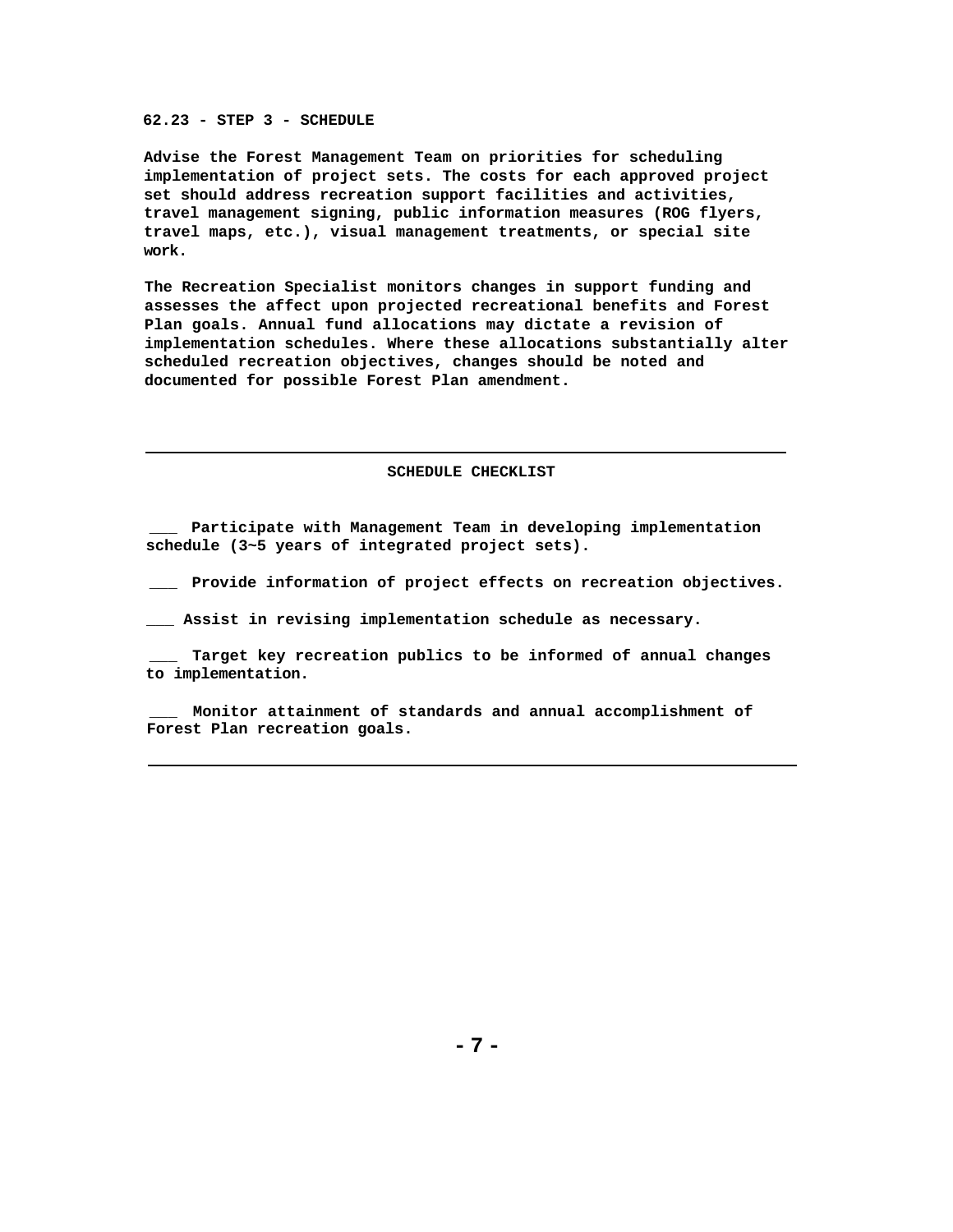# **62.24 - STEP 4 - DESIGN**

**Tailor the involvement of the Recreation Specialist in project design to the degree of consequences and implications for recreation (see section 63, Applied Guidelines). In projects involving major consequences or implications for recreation, the Recreation Specialist should take the lead in guiding project design. Project site analysis includes ensuring ROS setting coordination, identifying cultural, and environmentally sensitive resource values. Analysis should also consider alternative recreation site layout, cost reductions, and adverse effect mitigation. Forest Plan S&Gs and ROS indicators may need further refining to provide direction for other resource coordination. NEPA documentation and monitoring needs must also be determined.**

**Often the primary determinant for achieving desired use levels is the management of access and facility development. At the project design phase, the Recreation Specialist evaluates relationships among desired area ROS use levels, appropriate access conditions, and site development levels. The proposed site development Persons-At-One-Time (PAOT) capacity should be balanced with the area ROS capacity. The cumulative effects of other facility developments in the area need to be analyzed in relationship to the proposed project.**

**For any site development project (including trail and road construction or relocation) the proposed design capacity, ROS setting, activities, and desired landscape character require careful review. An indepth site planning analysis and design review also should be made (see FSM 2333-2). Adjustments to the project may be necessary to fit on-site characteristics.**

**In Table 8 of the ROS USERS GUIDE (Chapter 20), a procedure is given to calculate a balanced relationship between area ROS capacity and site development levels. Social capacity is compared with the environmental capacity and attributes of the landscape and adjusted accordingly. Facility design capacity (parking spaces, roads) is adjusted to facilitate or control accessibility to an area based on the desired ROS setting characteristics. In essence, the amount of developed facilities is adjusted to meet the quality of experience desired for area based activities (picnicking, fishing, hiking, etc.)**

**Specialists should draft a design narrative describing the objectives of the project, desired setting, and projected outcomes (FSM 2333)• All project planning should be viewed as opportunities to accomplish recreation objectives. These might include KV plans, contractual requirements within timber sales, special use permits, and watershed improvements.**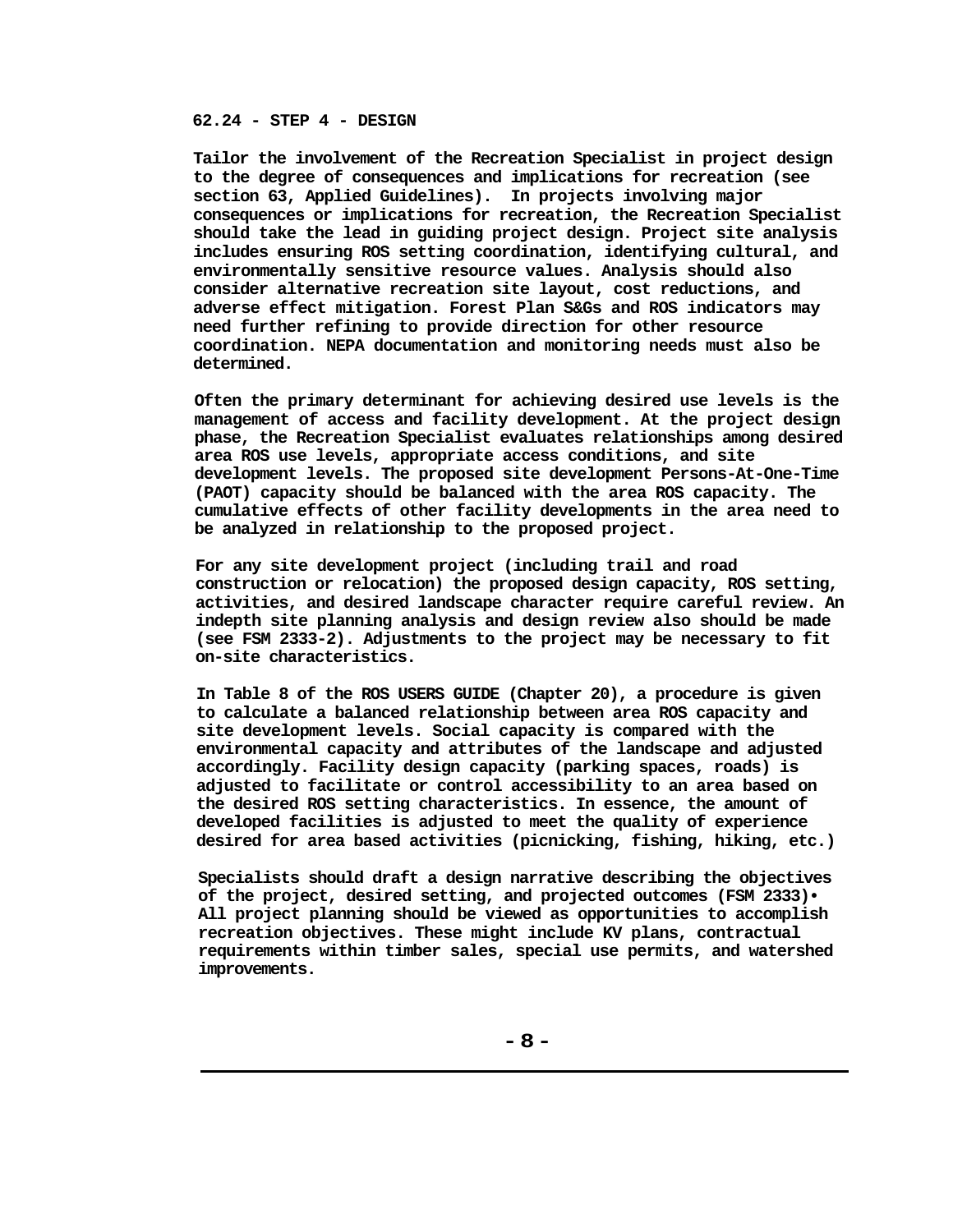#### **DESIGN CHECKLIST Analyze alternative**

**designs, develop design narratives and complete NEPA analysis.**

**\_\_\_ Ensure direction and intent of the Forest Plan and Implementation schedule is met.**

**\_\_\_ Coordinate with other agency plans.**

**-- Identify measures to mitigate unavoidable impacts.**

**\_\_\_\_ Complete project drawings and specifications, integrating with**

**all resource needs and requirements.**

**\_\_\_ Prepare project construction and development inspection checklist**

**\_\_\_ Participate in project work "plan-in-hand" reviews and make necessary adjustments.**

#### **62.25 - STEP 5 - EXECUTE**

**Project work plans are prepared and invitations for bids issued. Prework conferences and consultations with contract administrators, project supervisors, and crews must include discussion of visual and recreation management requirements, specific recreational public concerns, and mitigation measures. The crew foreman, project inspectors, and workers are key ingredients for achieving quality onthe-ground results and design intent.**

#### **EXECUTE CHECKLIST**

**\_\_\_ Discuss design objectives with contractors, permittees, work crews, and the public.**

**--- Review and participate as needed in force account, volunteer, and contracted projects.**

**\_\_\_ Participate in, or serve as contracting officer's representative**

**investment projects.**

**\_\_\_ Conduct field reviews and on-site inspections to ensure mitigation requirements are met.**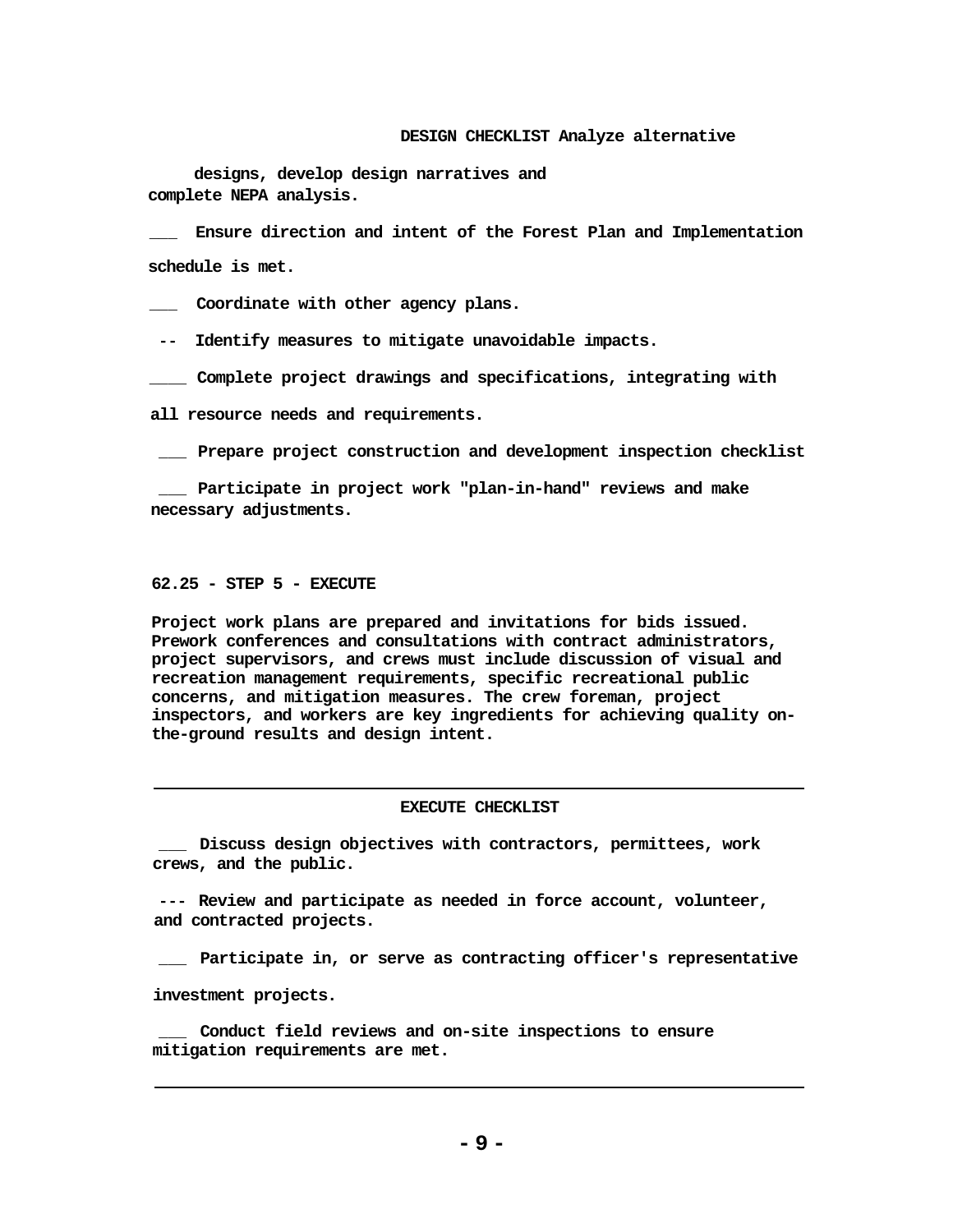#### **62.26 - STEP 6 - MANAGE/MONITOR**

**Recreation management includes publicizing recreation opportunities, administering Forest operation and maintenance activities, and monitoring. Monitoring is a management activity that includes tracking demand and use, user satisfaction and safety, and identifying changes in use patterns and related effects for consideration in future planning and management.**

#### **MANAGEMENT CHECKLIST**

**\_\_\_ Provide information and interpretation explaining recreation goals and objectives. Use nontechnical terms to permit public to answer why, what, where, when, and how questions relating to recreation choices.**

**\_\_\_\_ Utilize innovative information media to convey Recreation Opportunity Guides (ROG) and to interpret ROS opportunities created by project implementation. Include opportunities created by road and trail construction, timber sales, and water improvements.**

**\_\_\_ Develop operation and maintenance schedules consistent with ROS setting criteria. Prioritize maintenance standards and frequency of operations using ROS management objectives.**

**Project monitoring is a continuing responsibility at the Forest and District level. Recreation monitoring priorities are based upon; 1) importance of achieving plan objectives, 2) potential to solve key issues and concerns, and 3) vulnerability of ROS Class to cumulative changes during the first planning period (10-15 years). Monitoring includes inspection of on-the-ground results through project reviews and field trips. It also requires measurements to establish recreational trends, effects, demand, use, user satisfaction, and public safety, changes in use patterns, and the social/environmental effects of recreation management. Monitoring should be designed to fit existing inventory systems (RIM and RIM-TRAILS) and should have direct relationships to ROS setting indicators and the quality of the experience.**

**Additional monitoring in accordance with the Forest Plan, will be carried out on a continuing basis to refine Management Area Prescriptions, S&G's.**

**- 10 -**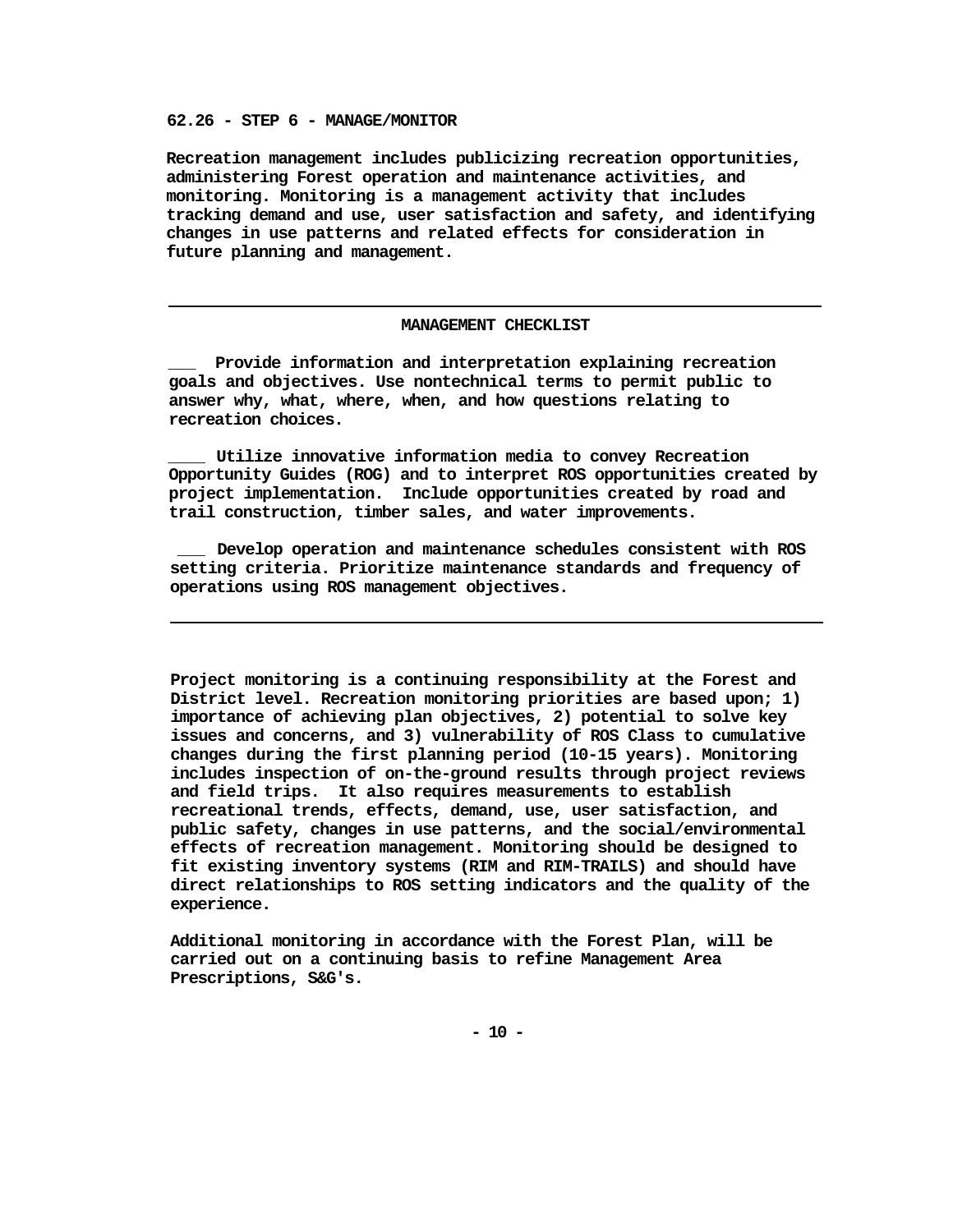#### **MONITORING CHECKLIST**

**Update and follow Forest Plan monitoring requirements.** 

**Evaluate project implementation effects on ROS. Anticipate**

**cumulative ROS Class effects and recommend Plan adjustments to the Forest standards through NEPA analysis and documentation. Suggested items for review are:** 

**\*Changes in access conditions**

**•Alterations in the character of the landscape including fire and insect infestations, timber sales and mining \*Changes in adjacent land uses •Shifts in population levels and distribution. \*Other agency planning**

**\_\_\_ Recommend adjustments to the Implementation Schedule as ROS effects are identified.**

**\_\_\_ Use activity and management reviews to ensure Forest Plan objectives are incorporated into final integrated project sets.**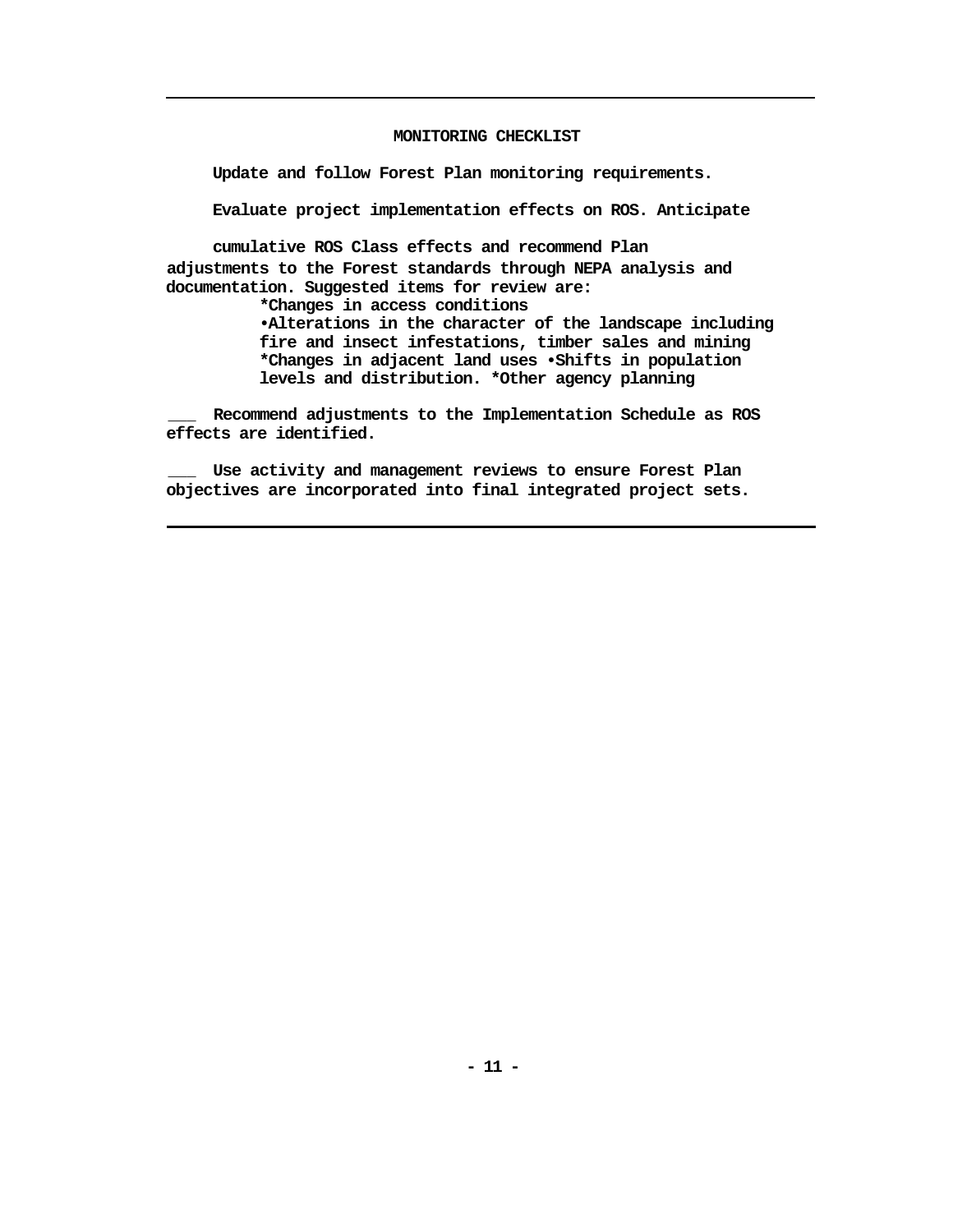# **63. ROS Setting Indicator and Analysis Technique Guidelines**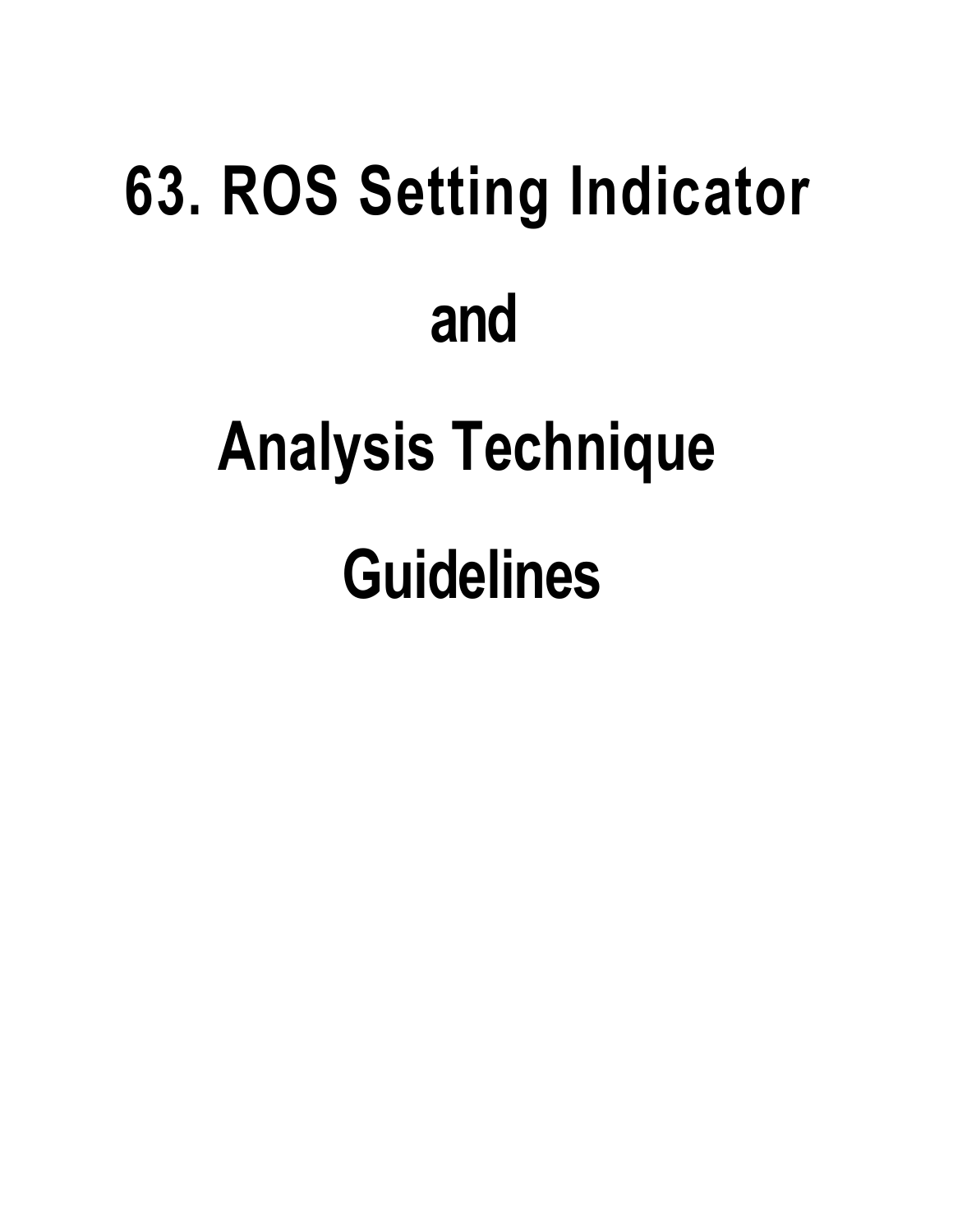## **63 - APPLIED GUIDELINES**

## **63.I - ROS Setting Indicators**

**The following indicators help determine the possible effects on ROS settings of implementing alternative project designs.**

- **1. Access**
- **2. Remoteness**
- **3. Visual characteristics**
- *k.* **Site management**
- **5. Visitor management**
- **6. Social encounters**
- **7. Visitor impacts**

**These seven indicators have been identified from research on visitor preferences as well as professional judgments. They represent aspects of recreation settings that facilitate a range of experiences. They are also aspects that managers can influence.**

**The following indicator guidelines are developed to provide a generally consistent application of the ROS system throughout the National Forests. These indicators represent the limits of acceptable change to maintain the integrity of each ROS setting. The limits of acceptable change are based on ROS setting criteria found in Chapter 10 "ROS Guidelines". Forest Plan management prescriptions, standards and guidelines, and other Regional direction should fall within these limits and provide necessary added detail.**

**Certain situations may require localized adaptations. These adaptations represent setting inconsistencies identifying conditions outside the normal range for a setting, but may be appropriate under some circumstances. Inconsistencies can occur when the conditions for an indicator are temporarily or permanently changed through the process of meeting an integrated set of resource management objectives. Where this is necessary, managers must support their decision to deviate from these indicator guidelines. Inconsistencies are discussed further in 63-2(7).**

|  |  |  |  | LEGEND FOR ROS SETTING INDICATORS CHARTS |  |
|--|--|--|--|------------------------------------------|--|
|--|--|--|--|------------------------------------------|--|

| -----------<br><b>NORM</b> | FULLY COMPATIBLE - Conditions that meet or exceed the norm.<br>Normal conditions found in the setting. |
|----------------------------|--------------------------------------------------------------------------------------------------------|
|                            | INCONSISTENT --- Conditions that are not generally compatible with                                     |
|                            | the norm, but may be necessary under some<br>circumstances to meet the management objective.           |
| $UNACCEPTABLE$ ----        | Unacceptable conditions under any circumstances for<br>a given setting.                                |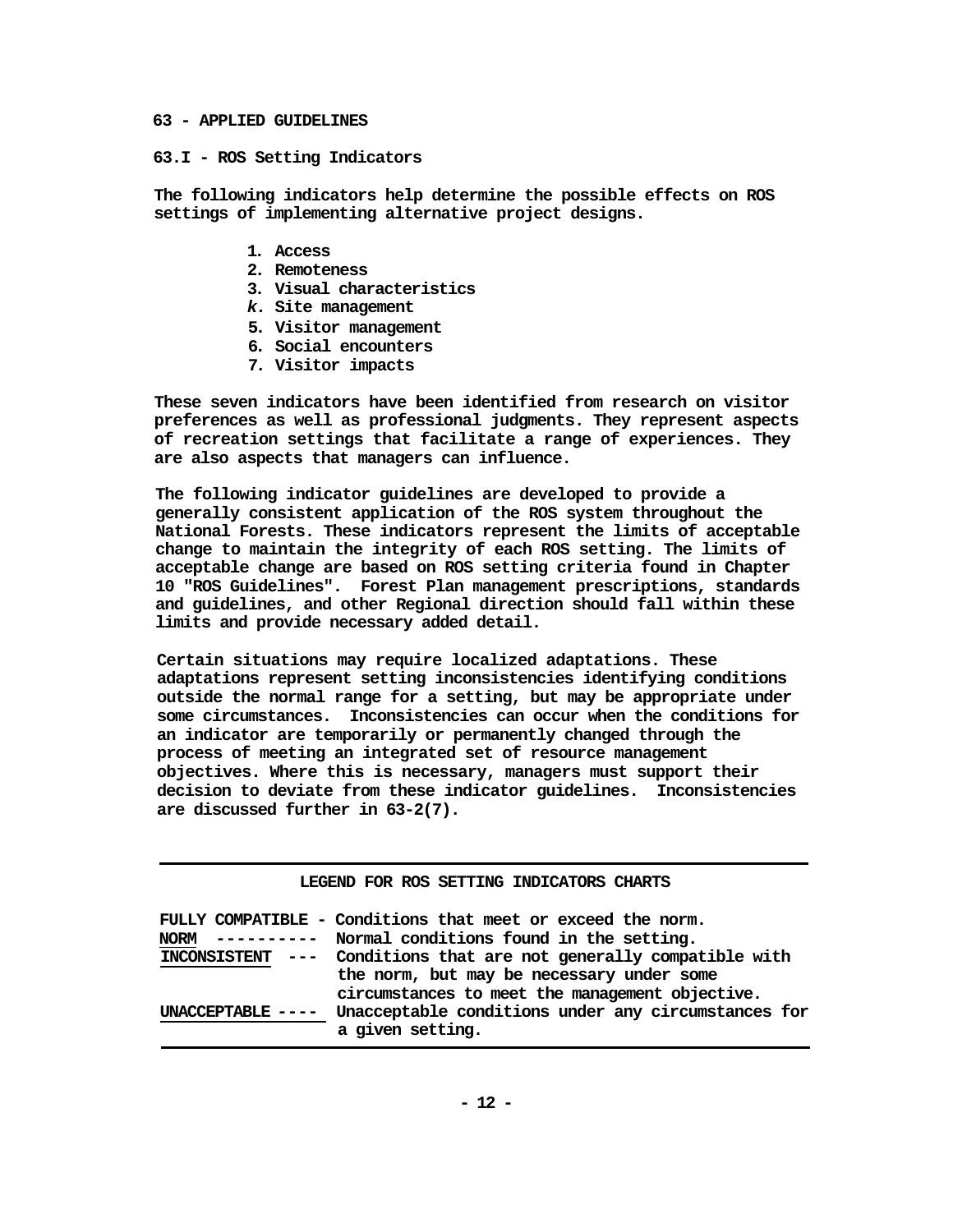**(1) Access - Includes the mode of transport used within the area and service levels of roads.**

**Access influences both the levels and types of recreation use an area receives. Improved access can lead to increased use, resource impacts, and an increased need for management action. Access affects the way in which some recreation experiences can be realized. For example, highly developed access can reduce opportunities for solitude, risk, and challenge; on the other hand, it promotes convenience and facilitates experiences associated with meeting and enjoying others.**

**(See access chart on page 14)**

**(2) Remoteness - Remoteness concerns the extent to which individuals perceive themselves removed from the sights and sounds of human activity.**

**All other things being equal, the greater the distance, the more likely the perception of remoteness will occur. Vegetative or topographic variations can also increase this sense of remoteness and the associated experiences of solitude and naturalness. For some recreational experiences, remoteness is of little relevance.**

**(See Remoteness chart on page 15)**

**(3) Visual characteristics - The key to managing landscape character in each ROS setting is to use a compatible visual quality objective and its corresponding guidelines. The visual quality objective describes varying degrees of allowable alteration of the characteristic landscape in each ROS setting. The relationship between ROS classes and visual quality objectives is summarized in the following matrix.**

**(See Visual Characteristics on page 16)**

**- 13 -**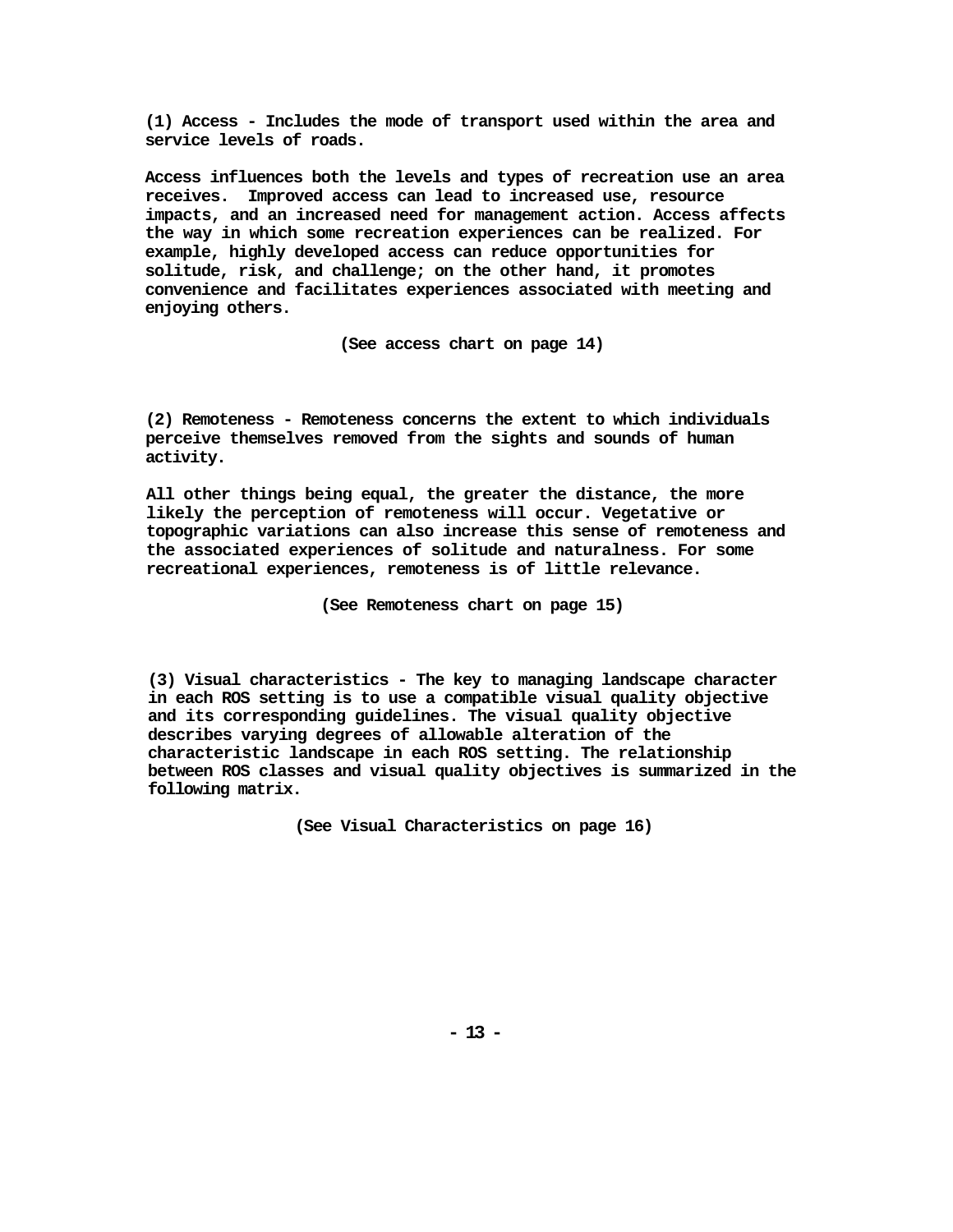|                                    | Cross-Country<br>Travel | Non-Motorized<br>Trails | Motorized Trails<br>and Primitive<br>Rds. (Traffic<br>Ser D) | (2)TSL B&C Rds<br>Controlled | Full Access                   |
|------------------------------------|-------------------------|-------------------------|--------------------------------------------------------------|------------------------------|-------------------------------|
| PRIMITIVE                          | Norm                    | Norm                    |                                                              |                              |                               |
| SEMI-PRIMITIVE<br>NON-MOTORIZED    |                         | Norm                    | Inconsistent                                                 | //////////Unacceptable///    |                               |
| SEMI-PRIMITIVE<br><b>MOTORIZED</b> |                         |                         | Norm                                                         | Inconsistent                 | ,,,,,,,,,,,,,,,<br>,,,,,,,,,, |
| ROADED NATURAL                     | Fully                   | Compatible              |                                                              | Ξ<br>Norm                    | Norm                          |
| RURAL                              |                         |                         |                                                              |                              | Norm                          |
| <b>URBAN</b>                       |                         |                         |                                                              |                              | Norm                          |
|                                    |                         |                         |                                                              |                              |                               |

**ACCESS** 

(1) Roaded Natural may be prescribed in certain circumstances with roads partially or fully closed.<br>(2) TSL = Traffic Service Level.

 $-14 -$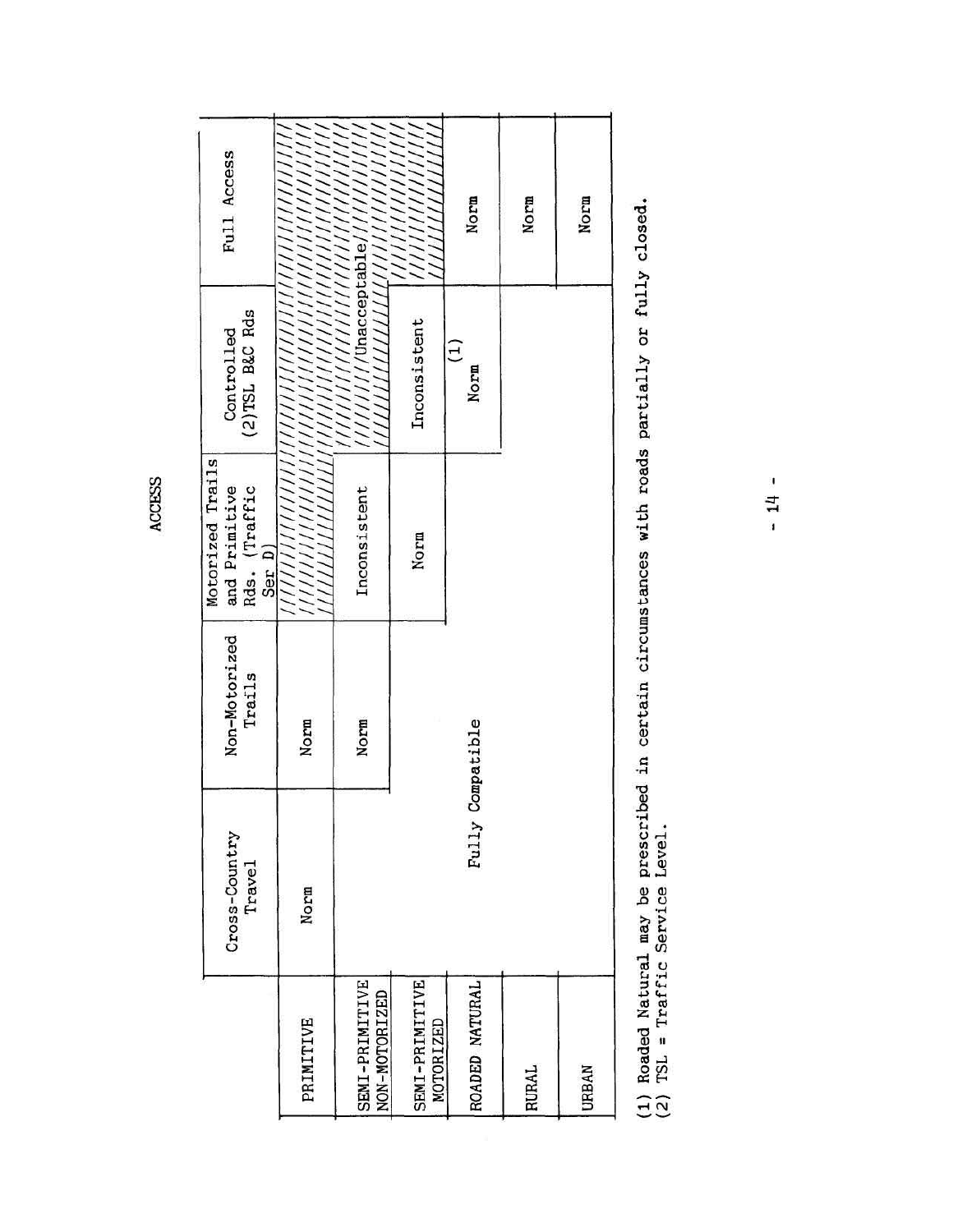|            |                                               |                                         |                                   |           |            |              |                |               |                             | Norm           | Norm         | Norm         |
|------------|-----------------------------------------------|-----------------------------------------|-----------------------------------|-----------|------------|--------------|----------------|---------------|-----------------------------|----------------|--------------|--------------|
|            | Remoteness of little                          | relevance.                              |                                   |           |            |              | Unacceptable   |               | Inconsistent                | Norm           |              |              |
| REMOTENESS | Distant sight and<br>or sound of human        | activity. Less<br>than 1/2 hr. walk     | from any better<br>than primitive | road.     |            | ,,,,,        | Inconsistent   |               | Norm                        |                |              |              |
|            | Distant sight<br>and/or sound<br>of human ac- | tivity. Less                            | walk from any<br>than $1/2$ hr.   | motorized | travelway. | Inconsistent | Norm           |               |                             | Compatible     |              |              |
|            | Out of sight and<br>sound of human            | hr.<br>activity. More<br>than 1 and 1/2 | walk.                             |           |            | Norm         |                |               |                             | Fully          |              |              |
|            |                                               |                                         |                                   |           |            | PRIMITIVE    | SEMI-PRIMITIVE | NON-MOTORIZED | SEMI-PRIMITIVE<br>MOTORIZED | ROADED NATURAL | <b>RURAL</b> | <b>URBAN</b> |
|            |                                               |                                         |                                   |           |            |              |                |               |                             |                |              |              |

 $-15 -$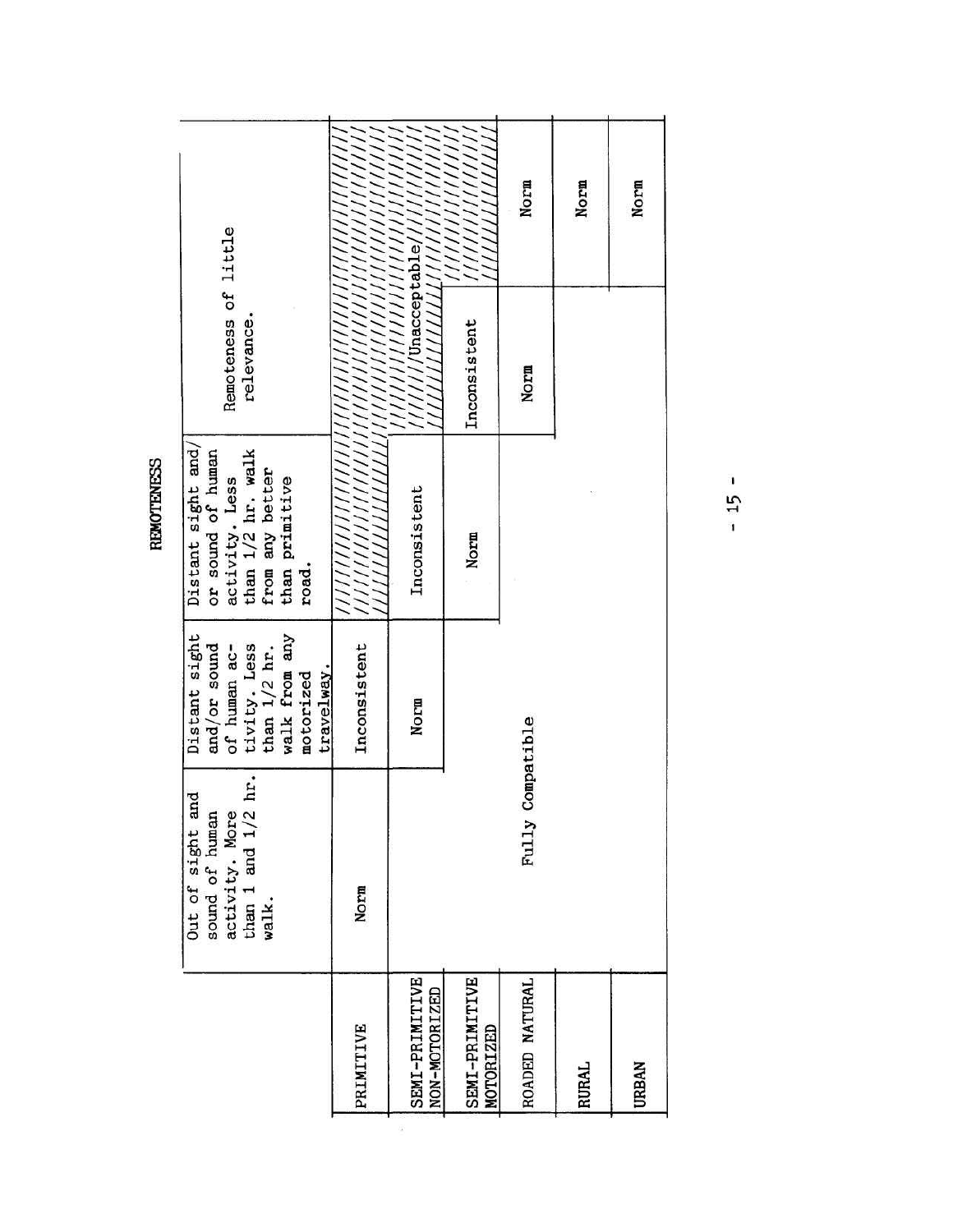VISUAL QUALITY  $\left( 5\right)$ 

GF

NON-RECREATION ACTIVITIES

|                                    | PRESERVATION     | RETENTION       | RETENTION<br>PARTIAL | MODIFICATION                       | MODIFICATION<br>MAXIMUM        |
|------------------------------------|------------------|-----------------|----------------------|------------------------------------|--------------------------------|
| PRIMITIVE                          | Norm             | Inconsistent    |                      |                                    |                                |
| SEMI-PRIMITIVE<br>NON-MOTORIZED    |                  | Norm            | Inconsistent         | //////////Unacceptable//////////// |                                |
| SEMI-PRIMITIVE<br><b>MOTORIZED</b> |                  |                 | Norm                 | Inconsistent                       | ,,,,,,,,,,,,                   |
| ROADED NATURAL                     |                  | $\widetilde{c}$ | $\widetilde{c}$      | Norm<br>$\widetilde{\mathbb{S}}$   | Inconsistent<br>$\overline{1}$ |
| RURAL                              | Fully Compatible |                 | $\widetilde{a}$      | Norm                               | Inconsistent                   |
| URBAN                              |                  |                 |                      |                                    | Norm                           |
|                                    |                  |                 |                      |                                    |                                |

(1) Norm from sensitive roads and trails (see USDA Handbook  $462$ )<br>(2) Norm where Roaded Modified subclass is used (see USDA Handbook  $462$ )<br>(3) Norm only in Mg2 where Roaded Modified subclass is used (see USDA Handbook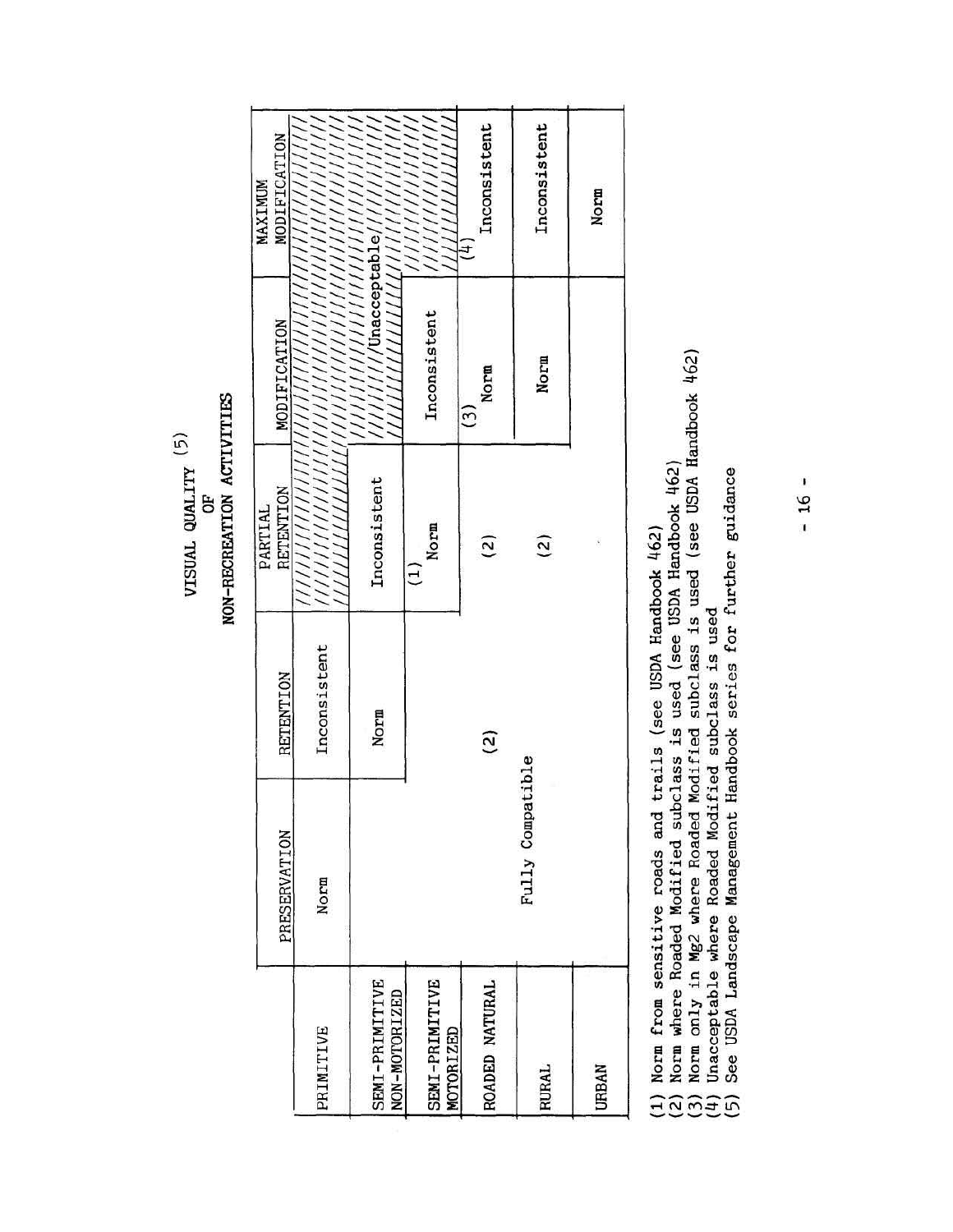**(4) Site modifications- Refers to the level of site development. Lack of facilities and site modification can facilitate feelings of selfreliance, independence, and naturalness. Highly developed facilities can enhance comfort and convenience and increase the opportunity to meet and interact with other people.**

**The appropriateness of site modification should be consider:**

**(a) Extent of the modification. Is it limited to a few isolated locations or distributed throughout the area?** 

**(b) Apparentness of the modification. Do the materials blend the modification into the characteristic landscape or do they make the modification readily apparent?** 

**(c) Complexity and scale of the modification. A bridge could be a simple log footpath or a complex architectural effort.** 

**(d) Purpose. Facilities can be for convenience and comfort, or safety and resource protection. In some areas, no facilities what so ever are appropriate; in others, full conveniences would be appropriate.** 

**In general, the appropriateness of site modifications increases as one moves from the primitive end of the spectrum to the urban.**

**(See site modification chart on page 18)**

**- 17 -**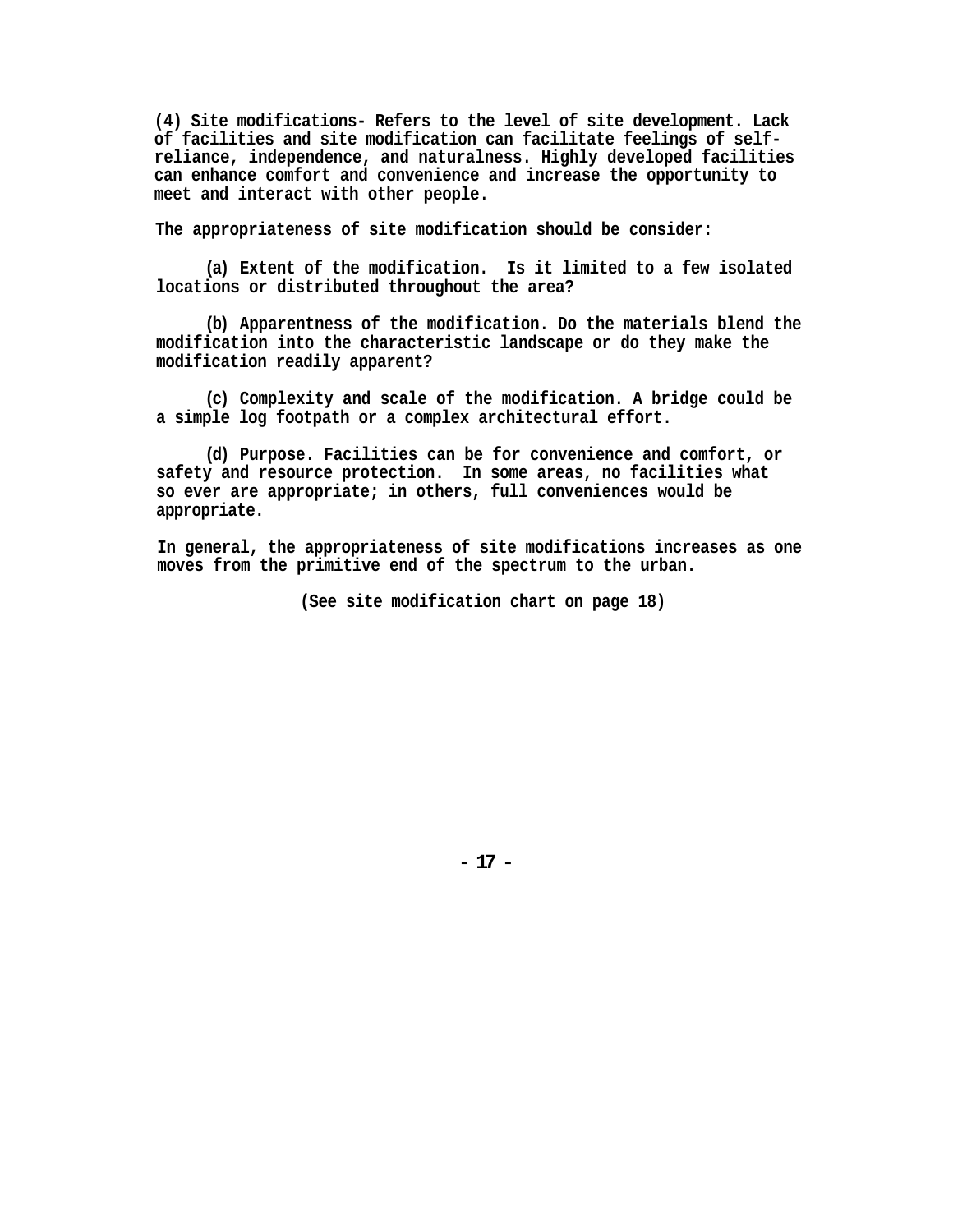ON-SITE<br>DEVELOPMENT

Š

|                                 | DEVELOP.<br>LEVEL I<br>$\hat{1}$ | LEVEL II<br>DEVELOP. | LEVEL III<br>DEVELOP. | <b>LEVEL IV</b><br>DEVELOP. | DEVELOP.<br>LEVEL V    |
|---------------------------------|----------------------------------|----------------------|-----------------------|-----------------------------|------------------------|
| PRIMITIVE                       | Norm                             | Inconsistent         |                       |                             |                        |
| SEMI-PRIMITIVE<br>NON-MOTORIZED |                                  | <b>Norm</b>          | Inconsistent          | ////////Unacceptable//////  |                        |
| SEMI-PRIMITIVE<br>MOTORIZED     |                                  | Norm                 | Inconsistent          |                             | ,,,,,,,,,,,,,,,,,,,    |
| ROADED NATURAL                  |                                  |                      | <b>Norm</b>           | Inconsistent                | ,,,,,,,,,<br>,,,,,,,,, |
| <b>RURAL</b>                    | Fully Compatible                 |                      |                       | Norm                        | Inconsistent           |
| <b>URBAN</b>                    |                                  |                      |                       |                             | Norm                   |

(1) See FSM 2330.3-22 for detail guidance on site development levels.

 $-18-$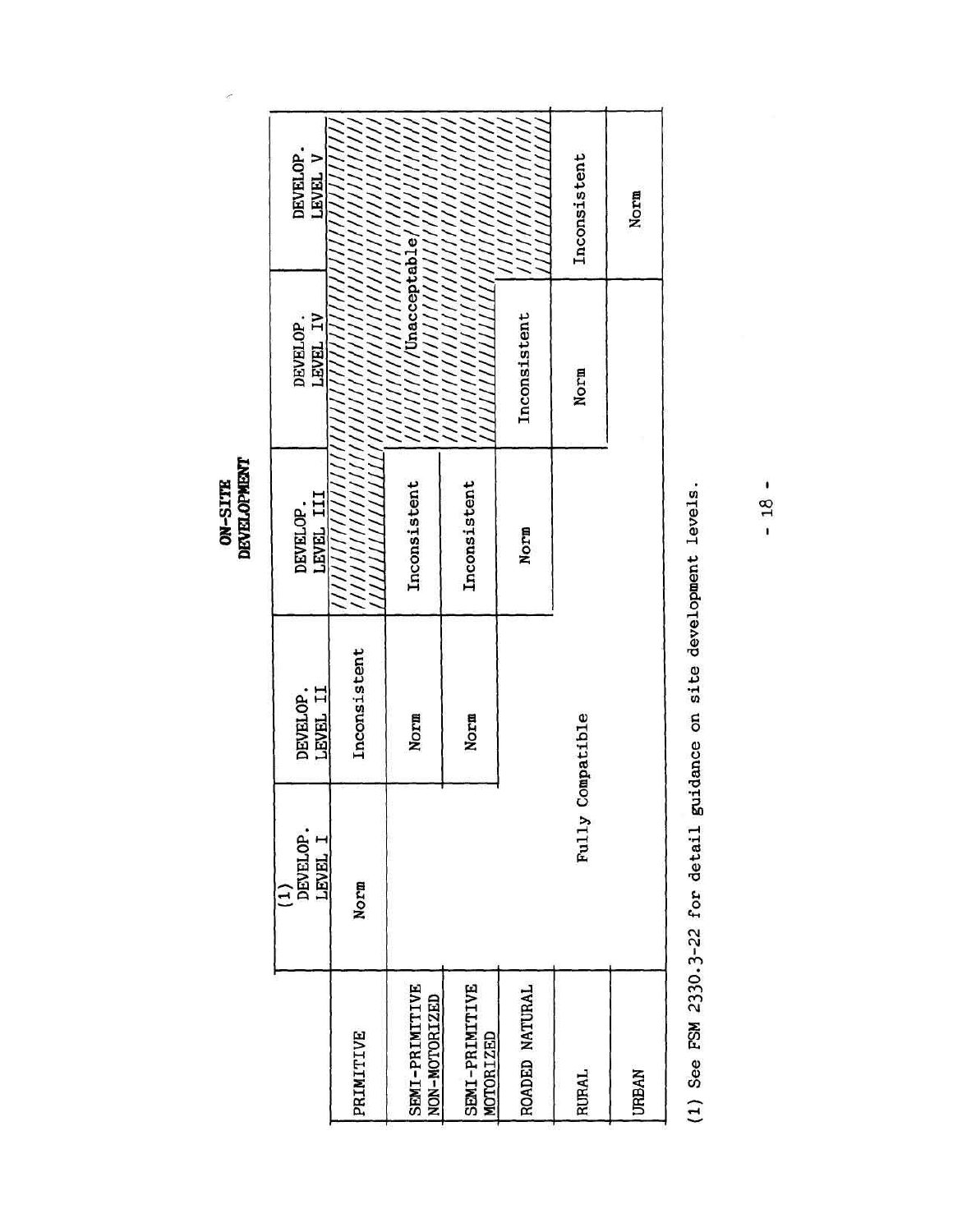**(5) Visitor management - Includes both regulation and control of the visitor as well as providing information and services to aid in their enjoyment.**

**Outdoor recreation is a voluntary, self-selected behavior. A major reason underlying participation is to get away from the controls and constraints of the everyday world. There is a need for care and sensitivity in how visitor management is implemented. The presence of controls and the way in which they are implemented is as much a part of the recreation setting as the physical environment.**

**A continuum of visitor management actions can be described, ranging from subtle techniques such as site design and providing visitors with information to strict rules and regulations. At the primitive end of the spectrum, actions should seek to influence behavior indirectly through steps such as the use of off-site information and education programs that improve visitor behavior. In developed settings, controls are more directly imposed upon visitors through site design and regulation. In general, the "principle of minimum regulation" should apply across the ROS spectrum.**

**In some opportunity settings, controls are expected and appropriate; for instance, people seek some developed settings for security and safety. Elsewhere, such on-site controls would detract from desired experiences such as independence and self- reliance.**

**The type and level of information provided visitors, as well as where it is provided, facilitates some experiences, while hindering others. Where experiences such as self-discovery, challenge, and risk are important, information provided on-site has the potential of adversely affecting the visitor. In other situations, providing on-site information might be essential to achieve desired experiences. Generally, on-site information is more appropriate at the developed end of the spectrum while off-site sources are better at the primitive end.**

**Irresponsible visitor behavior (reflecting inappropriate social norms and land use ethics) can affect the recreational experiences and settings throughout the ROS spectrum. Behavioral problems can contribute as significantly to resource damage as the frequency, duration, type, and level of use. Resolving behavioral problems can be an effective and important tool and need to be addressed before more regulatory approaches to management are adopted.**

**(See Visitor Management Chart on page 20)**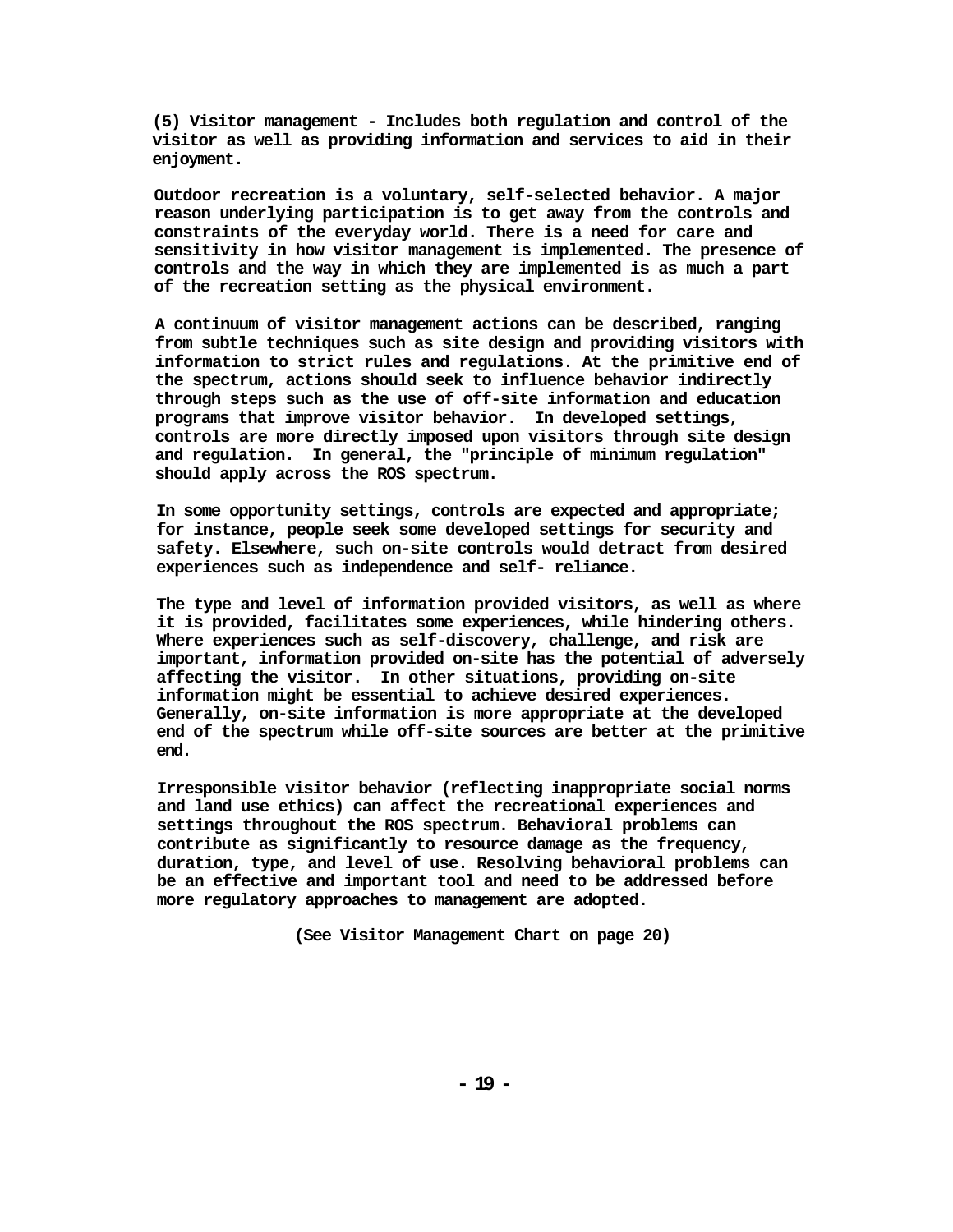VISITOR MANAGEMENT

|                                 | or information information<br>site controls<br>tion. No on-<br>facilities. | Low regimenta-Subtle on-site regi-<br>trols. Very limited<br>mentation and con-<br>facilities. | On-site regimentation Regimentation and con-<br>ticeable but harmonize erous, but harmonize.<br>vironment. Simple in-<br>formation facilities.<br>with the natural en-<br>and controls are no- | trols obvious and num-<br>More complex informa-<br>tion facilities. | Sophisticated<br>Regimentation<br>and controls<br>obvious and<br>information<br>numerous<br>exhibits |
|---------------------------------|----------------------------------------------------------------------------|------------------------------------------------------------------------------------------------|------------------------------------------------------------------------------------------------------------------------------------------------------------------------------------------------|---------------------------------------------------------------------|------------------------------------------------------------------------------------------------------|
| PRIMITIVE                       | Norm                                                                       | Inconsistent                                                                                   |                                                                                                                                                                                                |                                                                     |                                                                                                      |
| SEMI-PRIMITIVE<br>NON-MOTORIZED |                                                                            | Norm                                                                                           | Inconsistent                                                                                                                                                                                   | $1/1/1$ /Unacceptable////<br>///                                    |                                                                                                      |
| SEMI-PRIMITIVE<br>MOTORIZED     |                                                                            | Norm                                                                                           | Inconsistent                                                                                                                                                                                   |                                                                     |                                                                                                      |
| ROADED NATURAL                  |                                                                            |                                                                                                | Norm                                                                                                                                                                                           | Inconsistent                                                        |                                                                                                      |
| RURAL                           | Fully Compatible                                                           |                                                                                                |                                                                                                                                                                                                | Norm                                                                | Inconsistent                                                                                         |
| <b>URBAN</b>                    |                                                                            |                                                                                                |                                                                                                                                                                                                |                                                                     | Norm                                                                                                 |

 $-20 -$ 

 $\tilde{\Sigma}$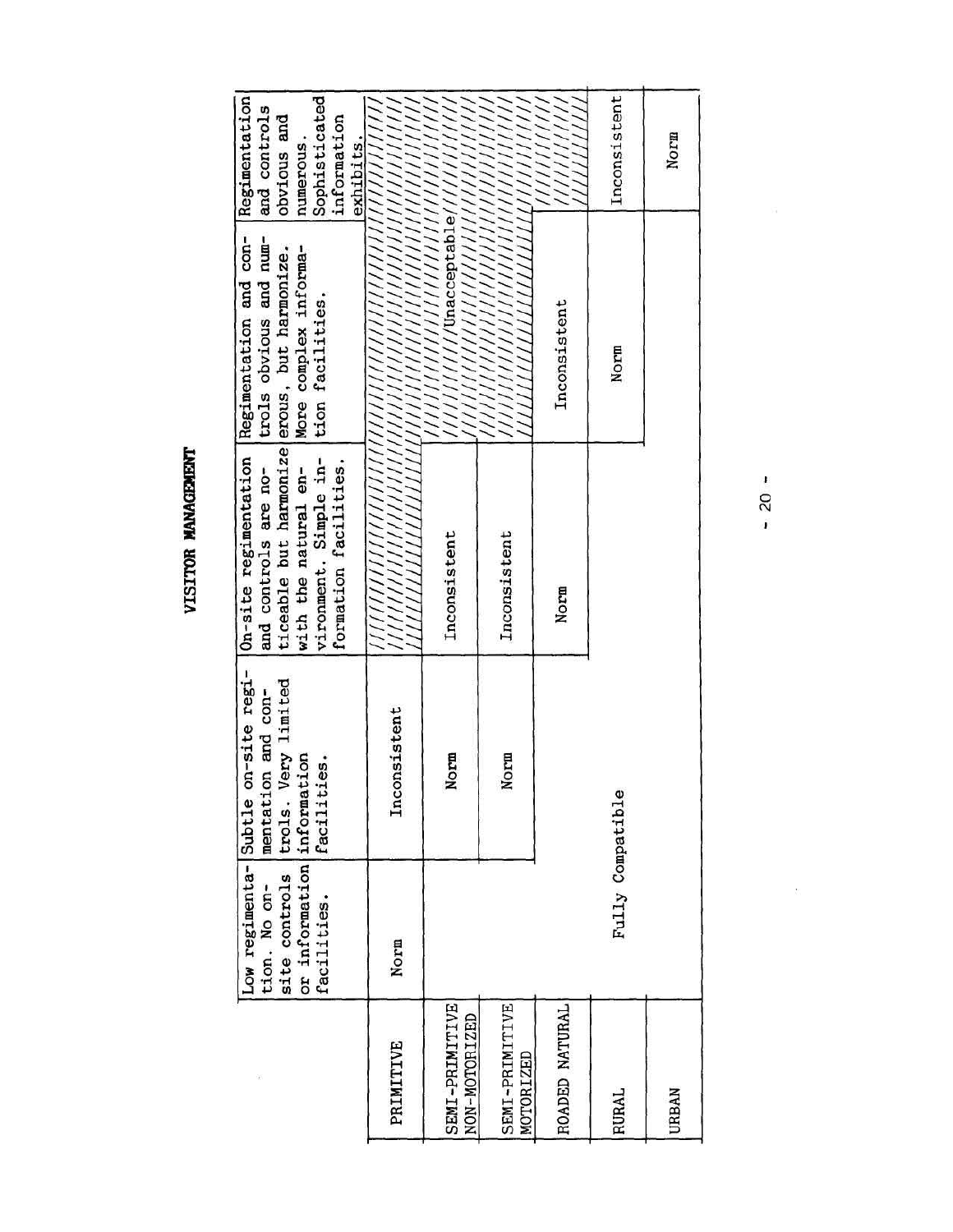**(6) Social encounters - The number and type of other recreationists met in the area, along travel ways, or camped within sight or sound.** 

**Some recreation experiences require few if any contacts with people in other groups while in other situations encounters are sought as part of the experience. Social encounters measure the extent to which an area provides experiences such as solitude or the opportunity for social interaction. Increasing numbers of visitors to an area change the kind of recreational experience offered, attracting new users and causing others to leave.** 

**(See Social encounters Chart page 22)** 

**(7) Visitor impacts - The impacts of visitor use affect resources such as soil, vegetation, air, water, and wildlife.** 

**Recreation use of the land inevitably results in impacts. Even low levels of recreational use can produce significant impacts. Research has shown that a high percentage of site impacts occur at low levels of use, with further use producing only small amounts of additional change. The challenge is not one of how to prevent any human-induced change, but rather one of deciding how much change will be allowed to occur, where, and the actions needed for control.** 

**The effects of visitor impacts can influence the recreationist's experience. In general, recreationists expect a more natural setting toward the primitive end of the spectrum with impacts substantially unnoticeable. Towards the rural end of the spectrum, signs of human alteration to the landscape become more evident and acceptable.** 

**Other visitor impacts affect air and water quality and wildlife habitat. These impacts can affect the visitor's experience as seriously as those shown in the chart. Maintaining air and water quality standards is important in all ROS classes. Visitor impacts can alter wildlife habitat or displace wildlife species. Indicator species are an important means of monitoring recreation-related impacts on fish and wildlife.** 

**(See visitor impact chart page 23)**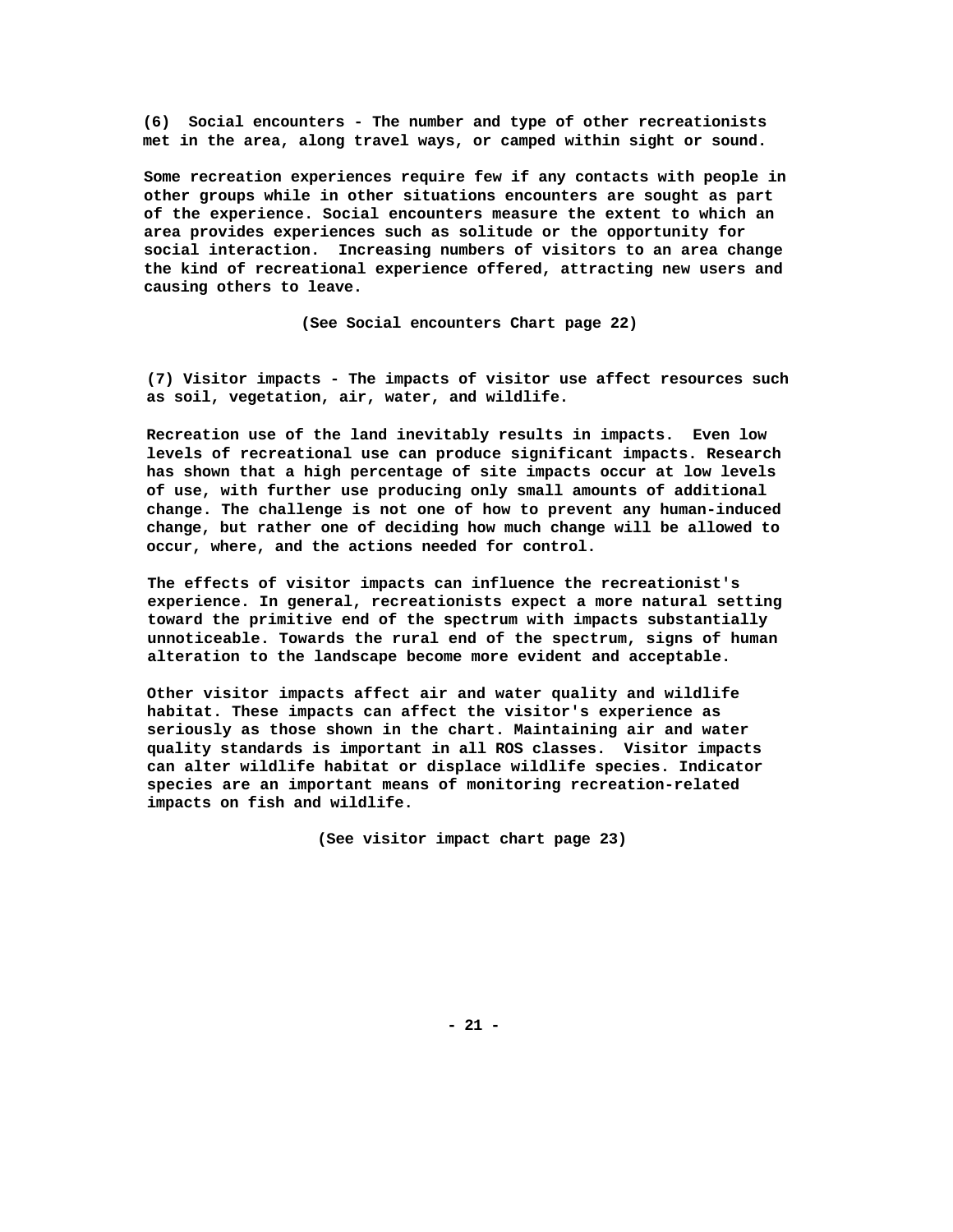SOCIAL ENCOUNTERS

|                                    | Less<br>6 parties or less<br>parties at camp-<br>met per day. I<br>than 3 visible<br>site. | less parties seen roads. Moderate oped sites, on<br>6-15 parties met<br>per day. 6 or<br>at camp. | to low on trails roads and trails.<br>and developed<br>contact on<br>sites. | contact in devel- users on-site and<br>Moderate to high Moderate to high Large numbers of | in nearby areas.            |
|------------------------------------|--------------------------------------------------------------------------------------------|---------------------------------------------------------------------------------------------------|-----------------------------------------------------------------------------|-------------------------------------------------------------------------------------------|-----------------------------|
| PRIMITIVE                          | Norm                                                                                       | Inconsistent                                                                                      |                                                                             | лининги ангийн ангийн ангийн ангийн а                                                     |                             |
| SEMI-PRIMITIVE<br>NON-MOTORIZED    |                                                                                            | Norm                                                                                              | Inconsistent                                                                | ////////Vnacceptable///////                                                               |                             |
| SEMI-PRIMITIVE<br><b>MOTORIZED</b> |                                                                                            | Norm                                                                                              | Inconsistent                                                                |                                                                                           |                             |
| ROADED NATURAL                     |                                                                                            |                                                                                                   | Norm                                                                        | Inconsistent                                                                              | ,,,,,,,,,,,,<br>,,,,,,,,,,, |
| <b>RURAL</b>                       | Fully Compatible                                                                           |                                                                                                   |                                                                             | Norm                                                                                      | Inconsistent                |
| URBAN                              |                                                                                            |                                                                                                   |                                                                             |                                                                                           | Norm                        |

 $-22$  -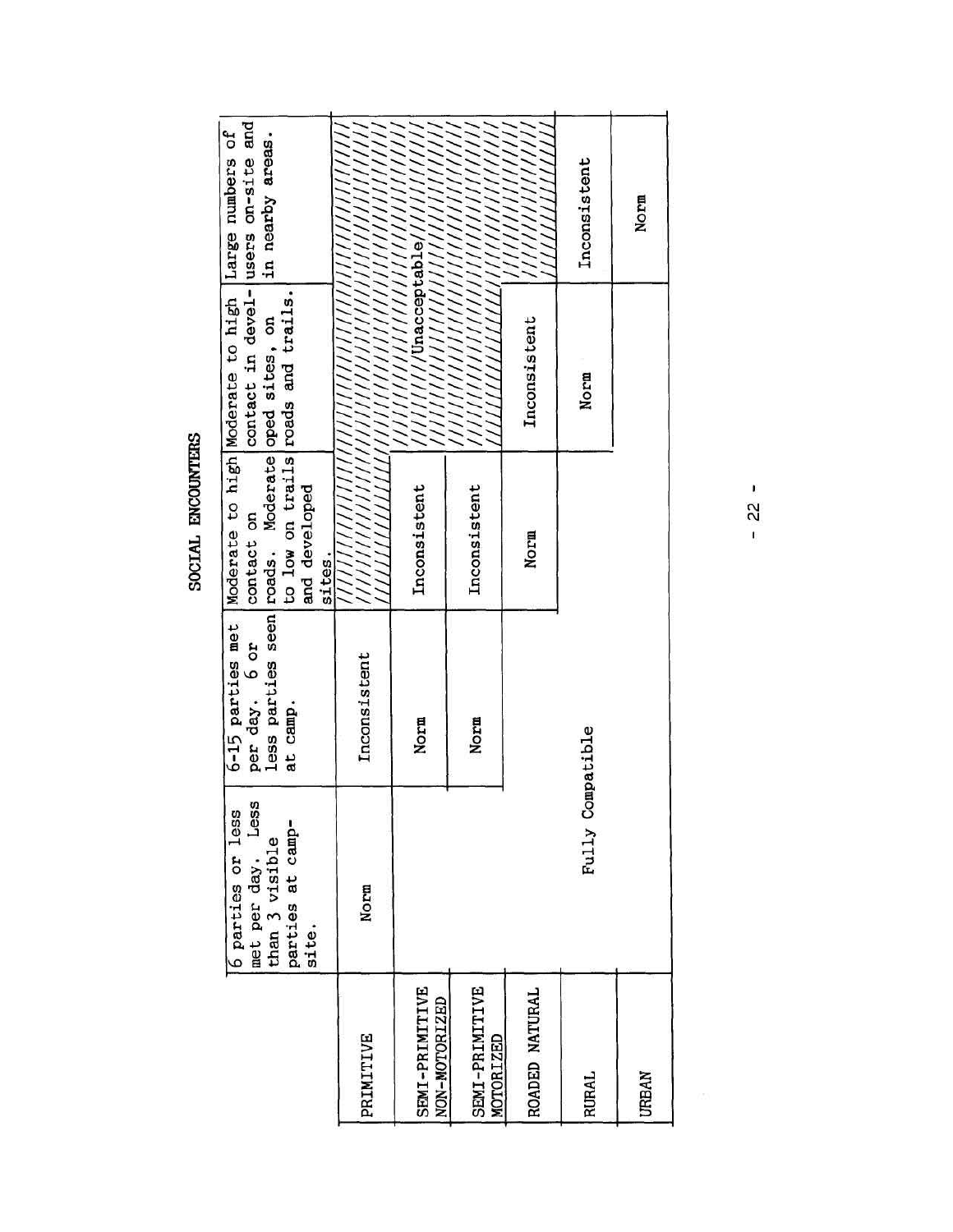VISITOR IMPACTS

|                                 | site hardening.<br>impacts. No<br>Unnoticable | pacts. No site<br>Suborinate im-<br>hardening. | pacts. Limited<br>site hardening.<br>Suborinate im- | Subtle site<br>hardening.           | Site hardening may<br>be dominant but in<br>harmony.                        |
|---------------------------------|-----------------------------------------------|------------------------------------------------|-----------------------------------------------------|-------------------------------------|-----------------------------------------------------------------------------|
| PRIMITIVE                       | Norm                                          | Inconsistent                                   |                                                     | <u>ЧИНИЦИИНИНИНИНИНИНИНИНИНИНИН</u> |                                                                             |
| SEMI-PRIMITIVE<br>NON-MOTORIZED |                                               | Norm                                           | Inconsistent                                        |                                     | ///////////Unacceptable///////////<br>,,,,,,,,,,,,,,,,,,,,,,,,,,,,,,,,,,,,, |
| SEMI-PRIMITIVE<br>MOTORIZED     |                                               |                                                | Norm                                                | Inconsistent                        |                                                                             |
| ROADED NATURAL                  |                                               |                                                |                                                     | Norm                                | Inconsistent                                                                |
| RURAL                           | Fully                                         | Compatible                                     |                                                     |                                     | Norm                                                                        |
| <b>URBAN</b>                    |                                               |                                                |                                                     |                                     |                                                                             |

 $-23 -$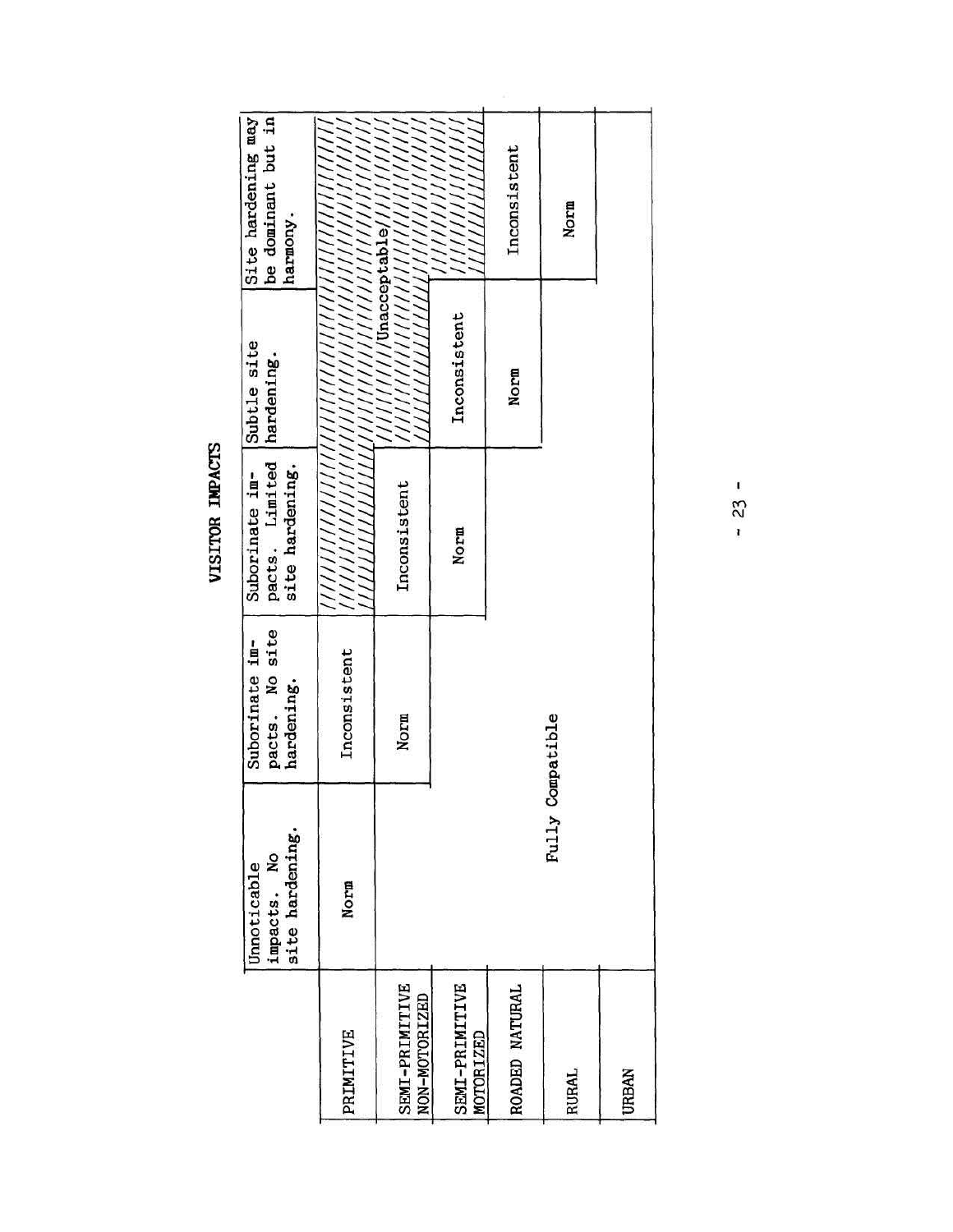#### **63.22b - Analysis Techniques**

**This section provides guidelines for analysis outlined in Step 2.**

**(1) Mapping - Plan implementation requires spatially locating the desired future resource conditions (deer winter range, ROS setting) directed by the Forest Plan. Mapping of desired conditions, such as age class, transportation networks, facilities, and ownership patterns is best done through a series of map overlays. Pay primary attention to access management strategies (includes Off Highway Vehicles).**

**Mapping of existing ROS opportunities and the attractiveness overlay are explained in Chapter 20. Where this mapping was done as a part of Forest Planning, it should be reviewed and updated. If it was not done, it should be completed at this time. The attractiveness overlay showing visual variety ratings, outstanding features, and special areas can be a valuable aid in achieving desired conditions. Other agency plans and activities should be assessed as to their effect on desired conditions.**

**Aggregate the mapping for the desired condition into one composite map for comparison with the inventoried existing conditions. Incorporate the results of this comparison with other resource specialists input to help develop the final integrated project set.**

**(2) Check Standards and Guidelines - Standards and guidelines represent minimum levels of management for each setting. They should be within limits of acceptable change shown for each indicator. Integrated project design sets may be more restrictive than the prescribed standards.**

**(3) Develop alternative project sets - Various alternatives for achieving desired conditions need to be mapped and analyzed. Use the NEPA process to help select the best mix of project sets to meet Forest Plan goals. (See FSM 1950 and FSH 1909.15 for more detail.)**

**(4) Evaluate project sets - Through the NEPA scoping process, select those alternatives to be pursued in depth. Refer to the criteria listed in 63.1 for setting indicators. At this point, specialists should be alert for potential recreation opportunities created by different project sets. These new opportunities need to be evaluated in light of the desired conditions described in the Forest Plan.** 

**(5) Check projects - Check projects against adopted ROS setting indicators. Determine which projects are fully compatible, normative, inconsistent, or unacceptable using the criteria listed in 63>1. Each project set will need to be mapped using the criteria in Chapter 20 to determine the ROS classes created. The degree of mapping should be consistent with the scope of the proposed action. The following sample evaluation sheet is suggested to help determine the consequences of implementing alternative project sets. The findings indicate the extent to which the anticipated effects of the**  proposed project meet the desired ROS management objective.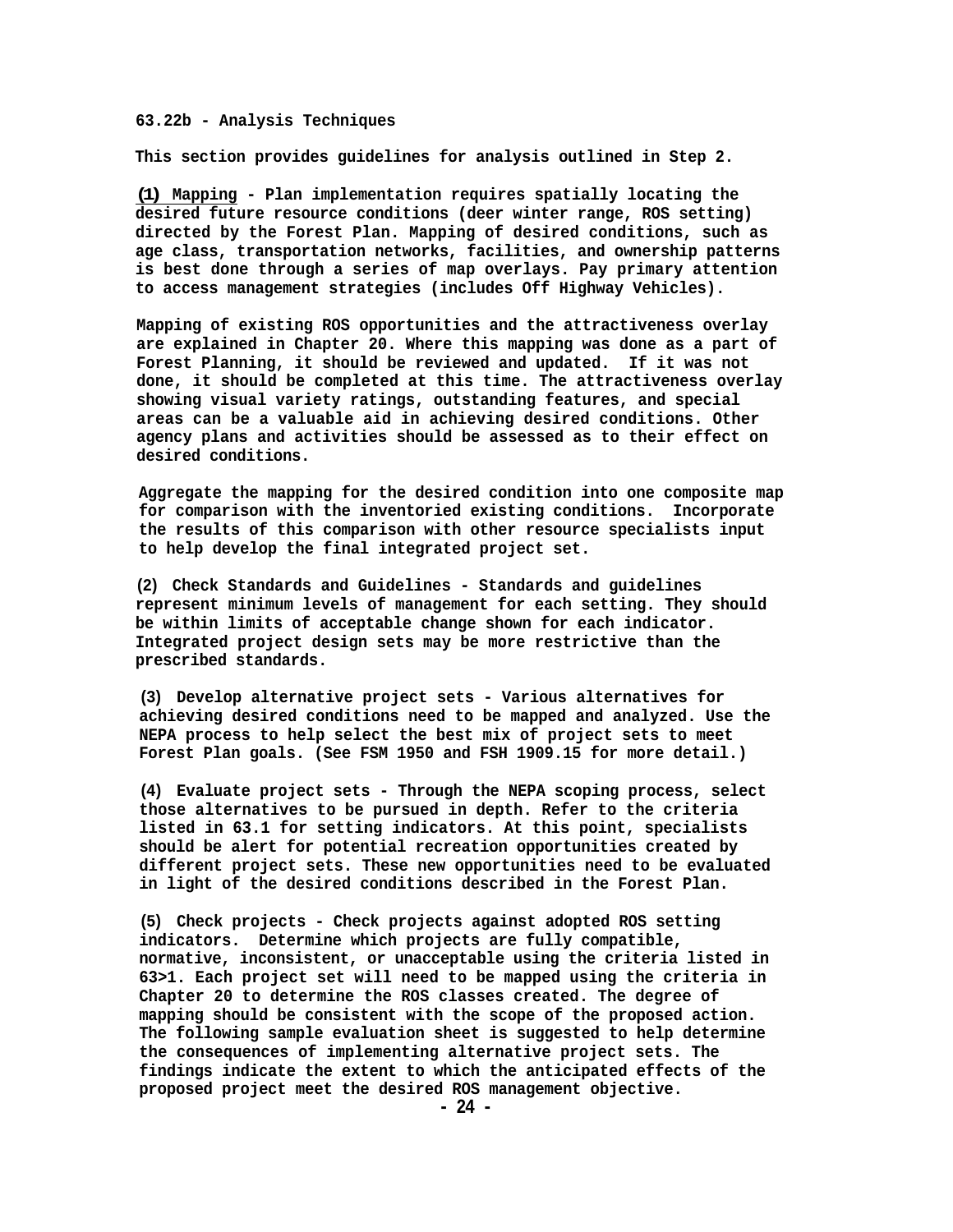#### **SAMPLE**

# **ROS EVALUATION SHEET**

| PROJECT/SET NAME | <b>ALTERNATIVE #</b> |  |
|------------------|----------------------|--|
|                  |                      |  |

**ROS MANAGEMENT OBJECTIVE**

# **FULLY SETTING INDICATORS COMPATIBLE\* NORMATIVE INCONSISTENT UNACCEPTABLE**

**Access**

**Remoteness**

**Visual characteristics**

**Site management**

**Visitor management**

**Social encounters**

**Visitor impacts**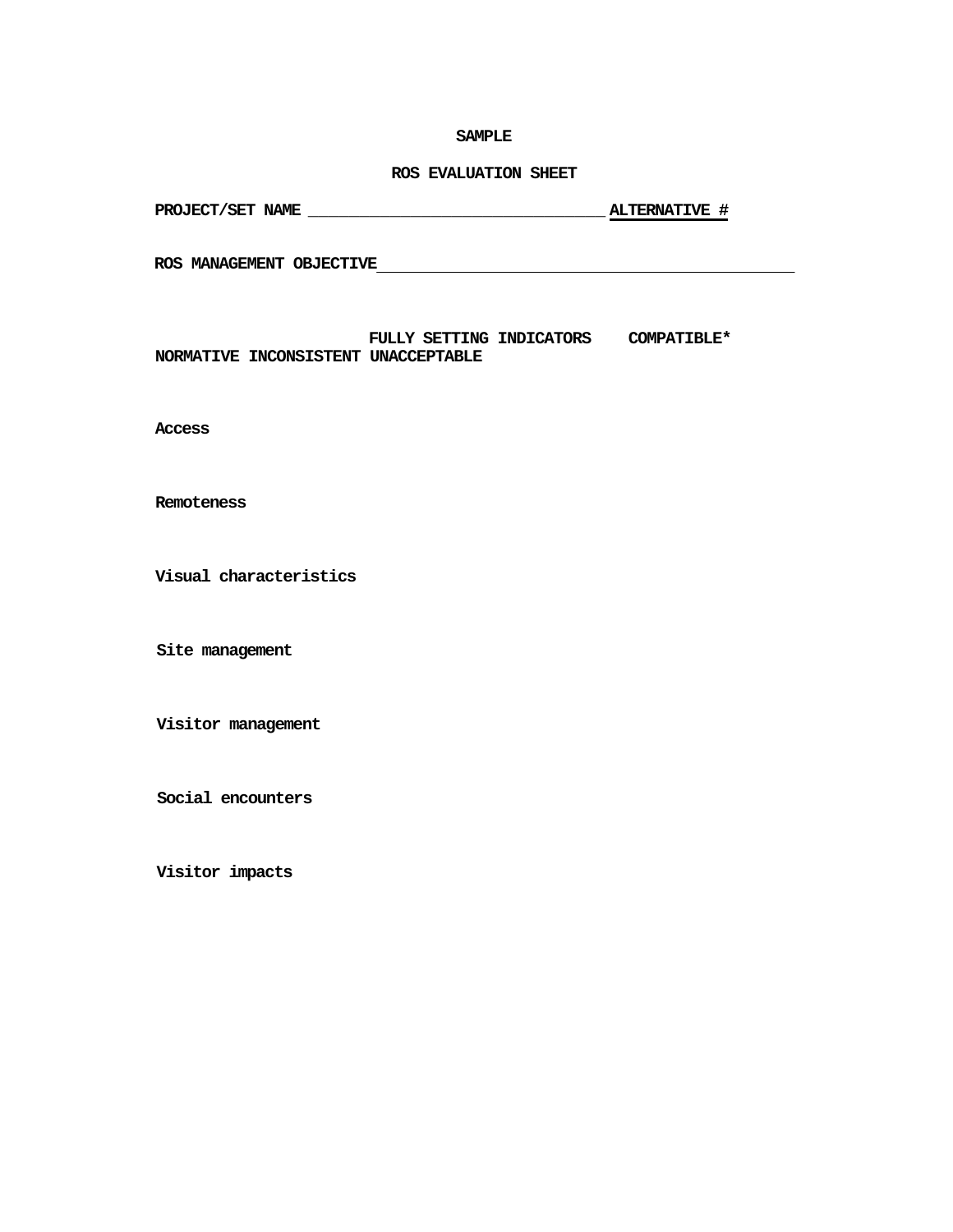#### **(6) Analyze Inconsistencies/effects.**

**Determine the significance of expected inconsistencies and other effects on the recreation setting. This analysis requires judgments about possible long and short term consequences and cumulative effects. Important questions that need to be addressed when evaluating the significance of ROS setting inconsistencies include:**

**(a) How did the inconsistency occur? Was it intentional in the Forest Plan direction or unanticipated?** 

**(b) What are the implications of the inconsistency? Will changes in access, for example, be enough to create a change in the ROS setting? Will the change be rapid, or slow?** 

**(c) What is the extent and intensity of the inconsistency? Are the recreational uses and any resulting effects concentrated in only a small portion of the ROS class or use season, or are they widespread? Will it be a long, or short term change in the ROS setting? Are cumulative effects to other adjacent or distance ROS settings/activities likely?** 

**(d) What should be done about the inconsistency? In general, four kinds of actions are possible: 1. Do nothing if inconsistency will have little or no affect on areas character. 2. Direct action to bring inconsistency back in line. 3. Change ROS class to new one. 4. Drop the project.**

**The following matrix provides a way for ranking the intensity and extensity of effects. An assumption can be made that by considering the severity and spatial extent of impacts, actual or potential effects on setting indicators can be ranked. Most assessment of major effects will focus on how other resource activities influence the ROS setting.**



**DEGREE OF EFFECT OF PROPOSED ACTION ON DESIRED ROS SETTING**

**Intensity - Degree of setting alteration, access change or likely use change from one social setting to another.**

**Extensity - Affected proportion of an ROS setting or biological subdivision.**